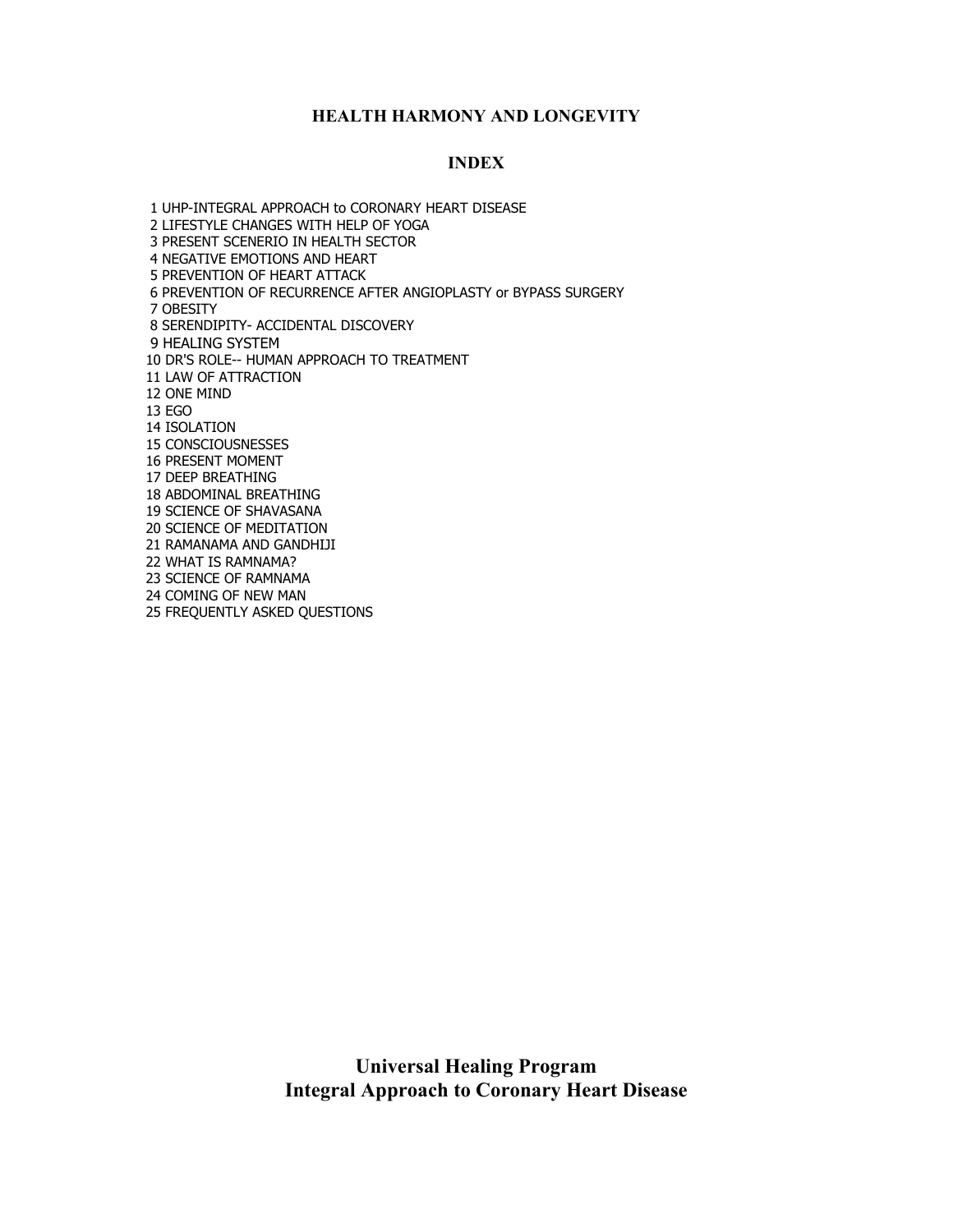Could a combination of relaxation, meditation, modest exercise, a vegetarian diet low in fat, and group support achieve the reversal of coronary heart disease?

The answer is YES.

Coronary heart disease (CHD) is a global phenomenon. Increasingly, people in the prime of life from all parts of the world, including India, are victims of this disease. The tell-tale causes of coronary heart disease are heredity, high blood pressure, diabetes, high serum cholesterol, smoking, and sedentary habits. The way of living and the way of feeling appear to be quite important factors in its rising incidence. Hostility, lack of social support, job and family stress are the major causes of heart attack even amongst the young.

The present medical approach is to dilate the coronary arteries and increase the blood flow through them, and diminish the need of oxygenated blood by the heart muscle. The surgical approach is the bypassing of the narrowed arteries or dilating them by inflating a balloon inserted in the narrowed artery. These are palliative measures and do not completely deal with the root cause of the problem.

Dr. Dean Ornish has been conducting a unique program in the USA, which has proved a boon to the patients of severe coronary heart disease. He has shown that coronary heart disease can be reversed by comprehensive life-style changes. The changes include a very low fat vegetarian diet, mind-body stress management techniques, moderate exercise, smoking cessation and psychosocial support. Providing life-style changes in this new model as a valid alternative to the patients, who otherwise would receive coronary bypass surgery or coronary angioplasty, results in immediate and substantial cost savings. Bypass grafts may become blocked and angioplastied arteries may clog up again. When this occurs, coronary bypass surgery or coronary angioplasty is repeated, thereby incurring additional cost and risk.

With spiralling health care cost, prevention and less expensive treatment of coronary heart disease ought to be our foremost concern for the teeming millions of our country. We are committed to this goal.

Inspired by the favourable results of Dr. Dean Ornish's program, we launched a similar program in Ahmedabad on October 2, 1991, the Gandhi Jayanti day.

The program consists of

- \* Diet counselling
- \* Moderate exercise like walking on a level surface for 30 to 40 minutes
- \* Stretching and relaxation exercises leading to progressive deep relaxation, i.e. Shavasana.
- \* Meditation and visual imagery
- \* Group discussion, with emphasis on the sharing of feelings.

**Diet:** Ordinarily our diet is rich in fats, simple carbohydrates, and contains excess salt. Fat is almost 30% to 40% of the total calorie intake. It is recommended for heart patients that dietary fat should not exceed 10% of the total calories. Experts recommend not more than 3 grams of sodium for adults.

A non-vegetarian diet is rich in fat, cholesterol and oxidants which increase the production of free radicals in the body. An excess of free radicals damages body cells, accelerates aging and atherosclerosis, and increases proneness to heart disease, cancer, lung diseases, and cataract. Hence a pure vegetarian diet is recommended. A vegetarian diet, being rich in complex carbohydrates, has antioxidant properties which reduce free radicals in the blood. In our program, a qualified dietician guides the participants regarding proper diet and gives individual advice, taking into account the dietetic habits of the family.

**Exercise:** Regular daily walking on a level surface at a moderate speed for 30 to 40 minutes is recommended.

**Shavasana:** Shavasana has been practiced from ancient times in different ways. Physical and mental relaxation achieved by Shavasana has no equal. During Shavasana slow rhythmic alpha activity is increased from the frontal lobe of the brain, and various chemical changes occurring in the body promote healing by increasing the immune status of the individual.

**Meditation and Visual Imagery (Visualisation):** It is difficult to calm the mind even for a few seconds. It is estimated that out of 16 hours of our waking time, we live in the present for hardly an hour and a half. Most of the time our awareness is in the past or future. Meditation helps us to stay in the present moment. It diminishes the need of oxygen by the heart muscles. Within only three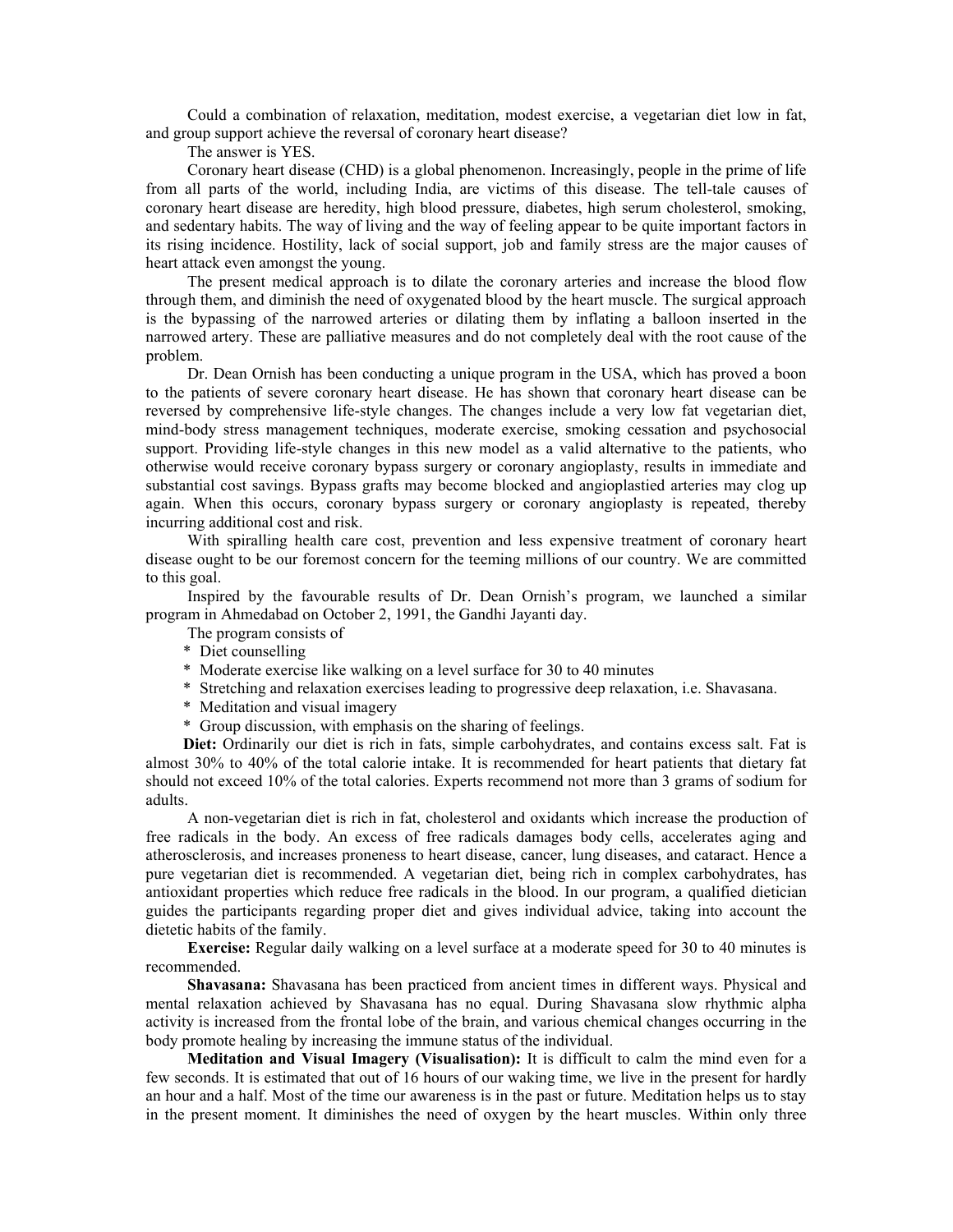minutes of meditation, 20% of oxygen consumption is reduced as compared with only 8% reduction in oxygen consumption after six hours of sound sleep.

Meditation brings our awareness into the present by focusing it on the process of breathing as well as some sound like Ohm. It slows down the rate of entropy. In other words, wear and tear are reduced. This results in better health and longevity. Progressive deep relaxation, i.e. Shavasana prepares one for meditation. The technique of meditation is simple. Sit in a comfortable manner and gently close your eyes. Bring your awareness to the process of breathing. Simply watch the inhaling and exhaling of your breath. Thoughts may come and go but you remain unconcerned. Breath is life. When you are breathing, it is not only air that you inhale, you breathe in light and life force also. Thus your consciousness becomes one with your breath and life force, and healing follows. When we try to focus our awareness on the natural process of breathing, various thoughts disturb us and our awareness centers round these thoughts. However, we humans have a unique gift of being able to direct our awareness wherever we wish. Every time that the awareness wanders to the thoughts, it is gently brought back to breathing. This is the essence of meditation. Meditation motivates the individuals to adopt a healthy life-style. During meditation one experiences that one is eternal and boundless. The feeling of connectedness with the universe and wisdom dawns on the individual. This experience helps healing in toto. The perception of real identity and of non-flowing time brings about the desired changes. Our greatest limitation is that we perceive ourselves as individuals limited in space and time. This perception is real but not total. There is another dimension of our reality (our larger self) free from the bounds of space and time, which is the source of our everyday reality (our smaller self). During meditation one experiences the boundless dimension of one's reality. What we experience as the flowing time accelerates wear and tear. When we experience the eternal presence and the real identity, the sense of isolation, self-centeredness and hostility comes to an end. Visualisation means formation of images in one's mind. It is not wishful thinking or fantasy, both of which are unfocused and passive. Visualisation is direct and active. It is a therapeutic use of meditation. During meditation, the patient can visualise the cleaning up of blockages in coronary arteries and resumption of blood supply to heart muscles. It also enables us to forgive others for wrongs done to us and it redeems us of any accumulated sense of guilt.

**Group Discussion and Sharing of Feelings:** These are also useful parts of the program. Mere expression and sharing of the problems result in reduction in the stress response and substantially benefits healing.

The occurrence of a heart attack is a dynamic process. All of a sudden, the narrowed arteries become further narrowed due to spasm, and the blood flowing through the artery becomes thick due to an increase in the viscosity of blood and the clumping of platelets. This is usually a result of extreme sympathetic activity following undue physical and mental exhaustion and stress. A heavy meal, alcohol, and smoking aggravate the arterial spasm and clotting of blood. The practice of Shavasana, meditation, and change in food habits with avoidance of alcohol and smoking blunts the edge of these harmful reactions and saves the patient from heart attack.

Dr. Dean Ornish has noted that self-centredness, hostility, and cynicism are toxins to the heart. They constrict the arteries, whereas selfless benevolent work opens them up. The feeling of isolation is by far the most important factor in increasing the incidence of heart attack in the individuals who are prone to it on other scores. The feeling of isolation and hostility in cancer-prone individuals triggers the incidence of cancer and also affects the immune system, causing psoriasis, arthritis and peptic ulcer.

**Results of the Program:** In one study by Dr. Dean Ornish, 46 patients of coronary heart disease were randomly divided into two groups of 23 each. All of the 46 patients were given the conventional advice and treatment and a diet very low in fat. One group was taught stress management, which consisted of Shavasana, meditation, and visualisation. The results of a twentyfour day study revealed a significant difference in the clinical improvement between the two groups. The group which was taught the stress management technique showed much greater improvement indicated by an increase in work performance by 55% due to the improvement in the left ventricular function. There was a 20% fall in cholesterol level and a 90% reduction in the frequency of angina.

We have had a similar experience with almost all our patients. In a study of 113 patients, over and above the physical benefits of reduction in the frequency of angina and the increased capacity to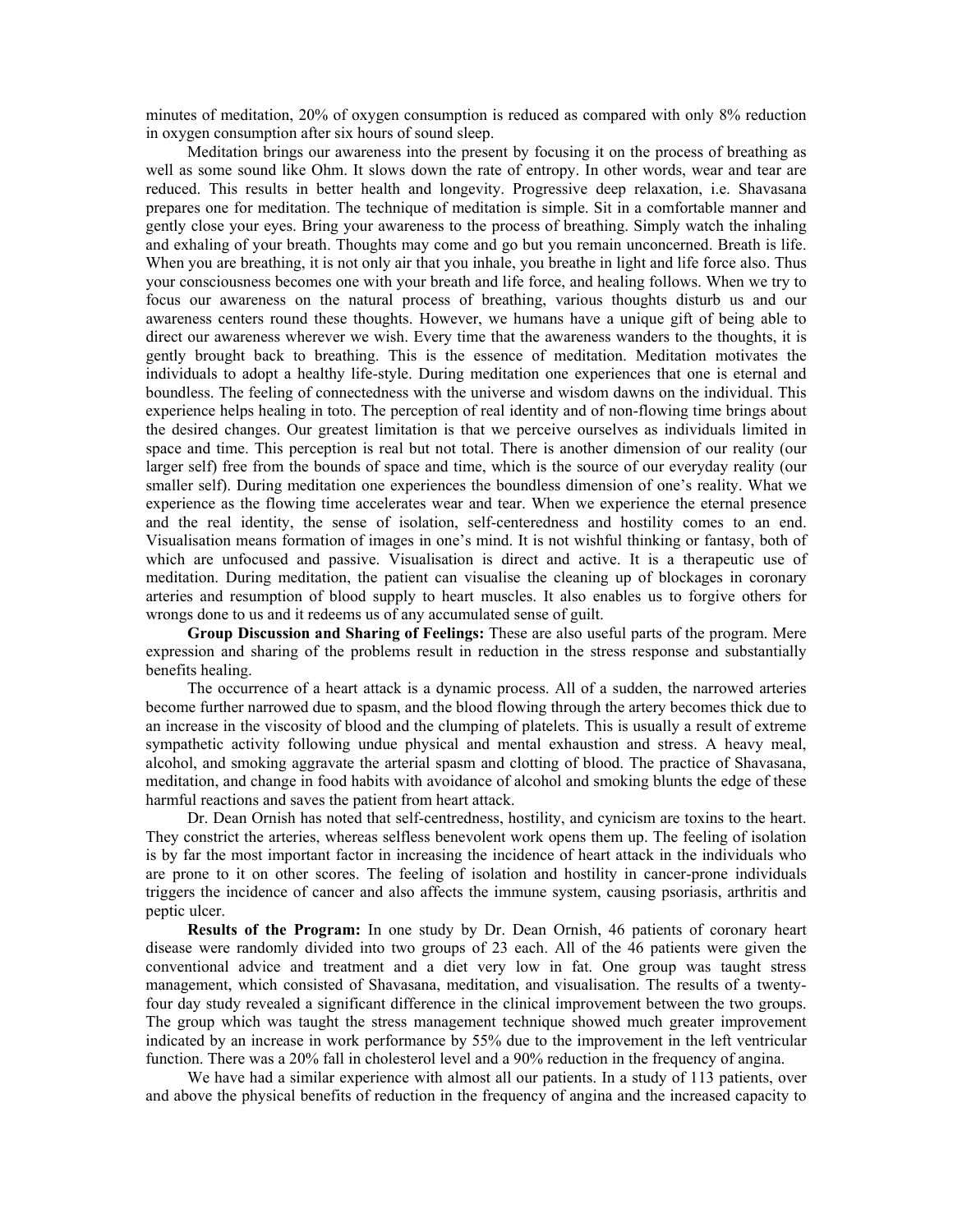work, a very encouraging spiritual gain was observed in the increased confidence and wholesome attitude towards life circumstances. The fear of death almost vanished in a large number of them.

The program does not claim to be a panacea, nor is it opposed to the conventional medical approach including bypass surgery. It is felt that this program can serve as a model without compromising the quality of health.

**Expert Opinions:** Dr. Larry Dossey, Executive Director, Alternative Medicine, National Institute of Health, USA, writes:

''We have considered heart disease to be purely a physical condition. We have focused on discovering and eliminating risk factors like elevated cholesterol, high blood pressure, diabetes, cigarette smoking and other minor risk factors. In treating CHD, we have relied almost exclusively on the physically based therapies surgical procedures, drugs, dietary manipulation, and exercise.

As valuable as these approaches are, we know that they are incomplete, frequently ineffective, costly, and sometimes hazardous. The other methods such as those employed by the Universal Healing Program, based on the landmark work of Dr. Dean Ornish, have resulted in equal and often superior results with less cost and fewer side effects.''

Dr. M. R. Girinath, a senior cardiovascular surgeon of India, writes about the UH Program:

''The incidence of CHD in India has shown steady increase during the last few decades. In contrast, in the western countries there has been a steady decrease in the incidence of this dreaded disease. The opposing trends highlight the fact that we are not paying enough attention to the preventive measures... Having been active in the management of coronary artery disease, especially with respect to the interventional methods of treatment such as balloon angioplasty and bypass surgery, I am firmly convinced that though these forms of treatment have their own place, prevention is always better than cure.''

## **Lifestyle changes with help of Yoga**

The conventional treatment of coronary artery disease (CAD) is aimed at modifying the risk factors (hypertension, diabetes, and high-risk lipid profile), decreasing the frequency of angina, preventing sudden cardiac death and preserving left ventricular function. However, this approach does not take into account the assessment of the patient's inner strength. Inner strength can be determined by a person's ability to make lifestyle changes and cope better with stressful situations. **The issue is to empower patients to make appropriate lifestyle changes.**

The key issue in the rising incidence of coronary heart disease appears to be imbalance in the autonomic nervous system, the sympathetic tone being much higher than the parasympathetic tone. **This imbalance can be corrected with the regular practice of Shavasana and Meditation.**

**Universal Healing Program is In-depth Stress Management to Increase Spiritual Strength (ISMISS). Along with conventional management it helps to deal with the patient as a whole mind, body and spirit It is a holistic approach to make the patient an active participant in control, reversal and cure of his/her coronary artery disease.** 

### **Present Scenario in Health Sector**

The rapid strides in science and technology over the past century have placed us in a position to have accurate and reliable knowledge about the human body to the minutest detail. In the field of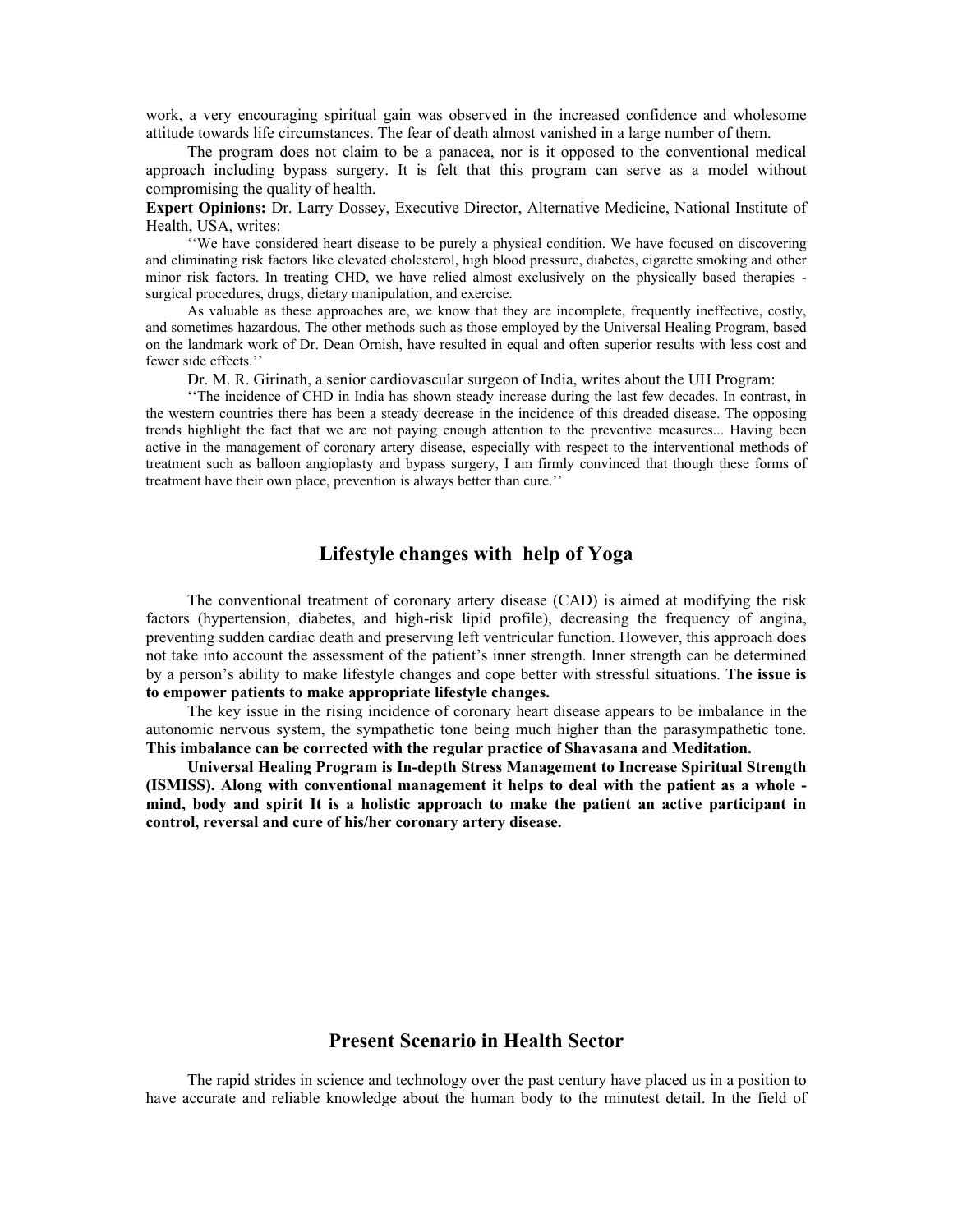coronary artery disease (CAD), we now have a battery of scanning and imaging devices to help us with diagnosis, treatment and prevention of CAD.

These developments have undoubtedly proved to be a great boon for the patients. Modern technology is striving continuously for greater effectiveness and ease for the user. Cardiologists, physicians and surgeons, use their expertise to achieve higher standards of successful outcome for the immediate and long-term well being of patients.

Our body, however, is a complex entity governed by constantly interacting bio-chemical, psychological and cultural forces. Every ailment is a product of organic forces and events as well as a patient's psychosocial profile at a given time. Hence it is obligatory to manage disease with the patient as an active partner in the process. Such a partnership provides clues to a cost effective, successful strategy to achieve healing.

We now have sufficient evidence to propose that a participative approach to healing is advantageous to both health providers as well as the patients. This perspective should serve to rationalize the cost for providing the care to patients. From the point of view of government and society at large, rationalization of cost will result in a more productive deployment of human as well as material resources in the health sector which is a vital part of a nation's progress and prosperity.

This perspective on disease and healing has been gaining acceptance all over the globe. An integral approach in CAD management such as the Universal Healing Program serves to demonstrate beyond doubt that a participative and holistic approach goes a long way in providing the best results at less expense and with a lasting assurance of wellbeing.

The art of communication with the patient is the key to successful approach to healing. This art should be taught at every stage of teaching in the medical schools. Without communication skill all the scientific knowledge and expertise fail to bring about the desired outcome. As a result, the cost of managing illness rises and the health providers and hospitals feel the stress of meeting the expenses of the establishment. This in turn reduces the effectiveness of a successful outcome.

The medical profession scenario is thus burdened with the rising cost of treatment and less satisfying results in patient welfare. Doctors and hospitals work under the continuous strain of balancing the expense and profit ratio below one. This dilemma can be successfully overcome by a patient centered approach and not merely a disease centered approach. Further, for attaining the communicative skills, a student has to have the wide ranging background of a well-rounded, thoughtful, wise person. Thus, there is the need in medical schools for courses in humanities and liberal arts.

This approach to healing needs to be widely shared with all stakeholders in the realm of health preservation. Most importantly, it needs to be incorporated into medical education. Medical students, who are to play a crucial role in shaping the health of people in the years ahead, should be taught an all-round holistic approach in management of the illness.

### **Negative Emotions and Heart**

It has come to light that conventional treatment with routine advice on lifestyle changes alone does not always succeed in preventing coronary heart disease. The Pooling Project Data have shown that while only ten per cent of those with more than six risk factors eventually had a heart attack, sixty per cent of those who had heart attack did have only one or none of the conventional risk factors operating in them. In one report from the USA, out of 500 stented angioplastied patients, as many as 125 restenosed within six months, although these stents were genetically treated to prevent occlusion. The researchers thought the cause of restenosis was probably an increased hostility score in these patients. They postulated how hostility per se can affect the endothelium of coronary arteries through chemical changes.

Research findings at Duke University Medical Center, N.C., USA also support the notion that hostility plays a role in the pathogenesis of coronary atherosclerosis and point to the potential importance of the interaction between hostility and other risk factors. Another study at McGill University, Montreal, Canada, also shows that hostility may predispose coronary artery disease patients to a more adverse prognosis.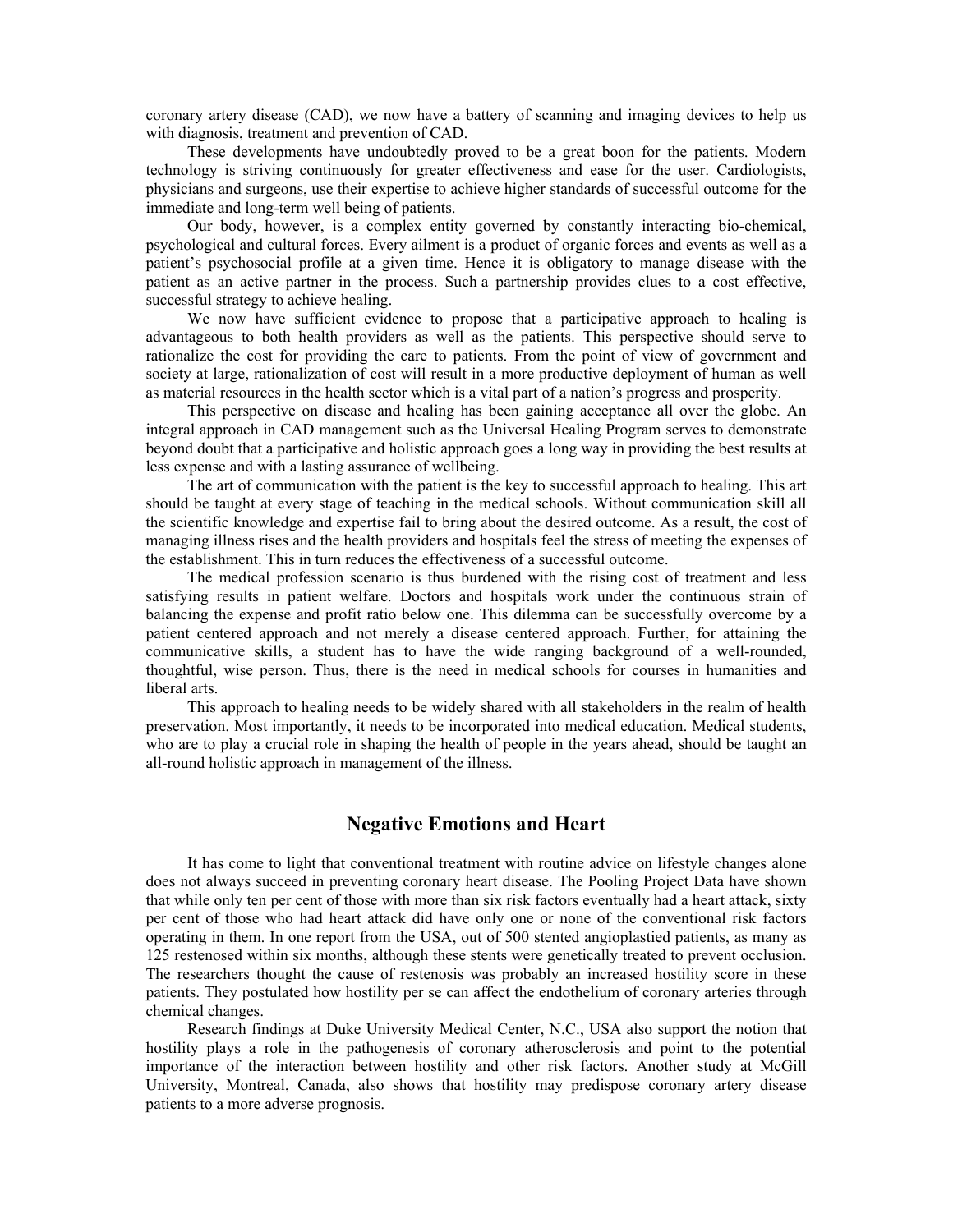**Hostility:** Hostility, in a wider sense, includes intense intolerance, extremely irritable temper, aggressive behaviour, self-centeredness and cynicism. A sense of isolation breeds hostility and hostility aggravates isolation. Hostile people are lonely. They go to parties, but cannot come out of their hostile shell to mix with others in a caring way. A hostile person ruminates in his own thoughts and is preoccupied with himself. Larry Sherwitz at the University of California, San Francisco shows that the more a person thinks of the first person pronouns (I, me, mine, myself), the greater the risk for a heart attack. Your preoccupation with yourself makes you more hostile because you do not include others in your agenda.

Expressed anger is associated with increased secretion of adrenaline and noradrenaline (catecholamine like chemicals). During caring-love, there is increased secretion of endorphins (opioids), phenylethylamine and oxytocin. The secretions are released throughout the body in a split second.

In March of 1997, Dr. Mark Ketterer of the Henry Ford Hospital in Detroit, Michigan, USA and associates reported their findings from a study of 144 men who had angiogram-positive coronary heart disease. Spouses and intimate friends of these men observed that they were excessively prone to anger, although the men under study denied getting angry. The study suggests that denial of anger is a stronger predictor of major cardiac events and death than traditional cardiovascular risk factors.

Self-centeredness, cynicism, hostility, hatred, jealousy, anger, frustration and vanity reduce the heart rate variability (HRV) - the most important protective factor for a long and happy life. A heart full of love for others is the best preventive against most degenerative diseases.

**Heart Rate Variability (HRV):** HRV is not cardiac arrhythmia or irregular heart beat; rather it is a variation in the sinus rhythm itself as it changes from beat to beat. This beat to beat time variation is in milliseconds and cannot be appreciated in a routine electrocardiogram. It can be captured only by advanced sensitive computers. In a normal person the HRV is rhythmic with a value of more than 50 milliseconds on an average between beats. Negative emotions like anger, frustration, envy, and worry, cause erratic and non-harmonious HRV. Positive emotions like caring-love, appreciation and compassion allow smooth, even and harmonious HRV. The disturbance in HRV is a sensitive index of mind and body malfunction. An Erratic HRV puts extra wear and tear on the blood vessels and heart. HRV has corresponding changes in cellular DNA and in the immune system. Increased sympathetic activity with dampening of parasympathetic pathways diminish heart rate variability and also make it erratic and non-harmonious. A Multicentre Post Infarction Research Group study found that low HRV, less than 50 milliseconds, has 5.3 times higher chances of sudden death in the patients recovering from heart attack.

The yogic disciplines such as abdominal breathing, Shavasana and meditation admirably bring about a reduction in the sympathetic activity and have beneficial effects on heart rate variability. Diaphragmatic breathing helps to clear fatigue. It enhances the lymphatic flow, strengthens the immune system, clears free radicals, and increases blood pH level. It also conserves energy by switching from the energy consuming sympathetic system to the energy conserving parasympathetic system. In management of acute stress, abdominal breathing gives relief as quick as sorbitrate does in angina.

Heart Resonance Imaging is another technique to bring beneficial effect on Heart Rate Variability. With Heart Resonance Imaging, you replace the conditioned reflex of anger with the reflex of caring-love. This cannot be done as a statement, declaration, or pep talk. It has to be developed as a biological reflex. If you diligently practice over 24 hours, you will be able to develop the new reflex. If you stay with it everyday for a week, you will master the new reflex. You will enjoy the unconditional caring-love state for the second time in your life - the first being when you were a child. The Heart Resonance Imaging steps are simple. During meditation:

- Focus awareness on your anatomical heart.
- Experience caring-love towards a particular person.
- Stay anchored to your heart.
- Observe your breathing in your belly as you stay anchored to your heart.
- Repeat these drills until you are able to shift your centering from your mind to heart and to belly effortlessly.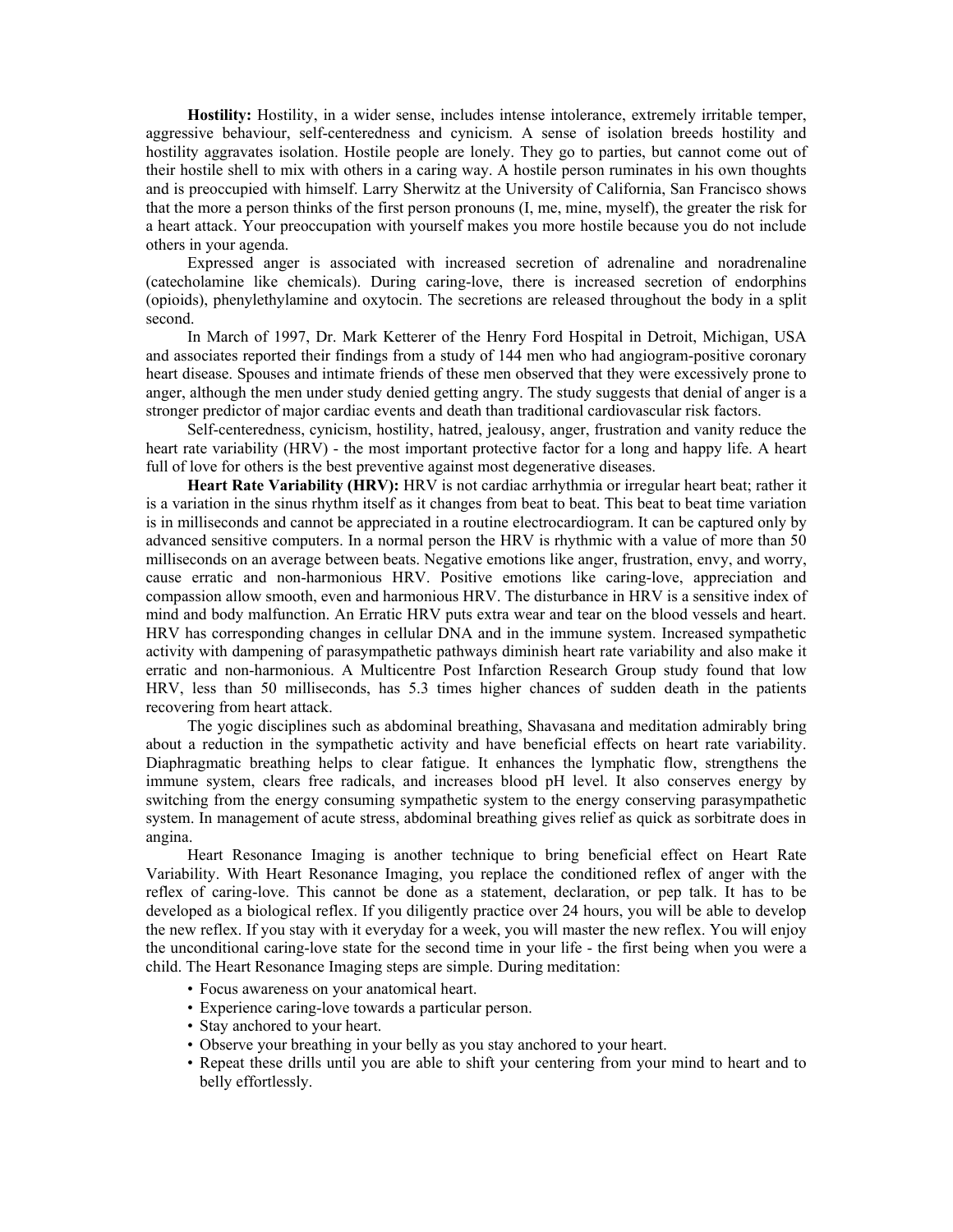### **Prevention of Heart Attack**

Recent research in the field of cardiovascular medicine has improved our understanding of the pathogenesis (mechanism) of acute heart attack. Initially, it was believed that gradual narrowing of arteries with decades-long accumulation of cholesterol deposition leads to complete blockage of the arteries supplying the heart, resulting in a heart attack. However, evidence has accumulated over the years that most of the heart attacks are not due to chronic arterial narrowing. Landmark studies by Ambrose et al and Little et al showed that most heart attacks occur in the arteries that had blockage of less than 50% as seen by angiography. So, what really causes a heart attack? Dr. Michael Davies, a pathologist from England, observed in patients that die from a heart attack that there is a large blood clot at the site of a relatively small plaque (equivalent to angiographic narrowing of less than 50%). The next very important question was, 'what caused this blood clot at that particular site?' It was discovered that "something" leads to plaque rupture triggering the development of a massive blood clot in the coronary artery. This can cause sudden blockage of a major coronary artery leading to a massive heart attack. If the blood clot is not completely occlusive it can drift into smaller arteries resulting in a milder heart attack.

As you can imagine, the most important question is to identify the triggers for plaque rupture. Researchers are actively working on various fronts to identify the factors responsible for plaque rupture.

Some researchers have focused on the physical characteristics of a plaque to identify the plaque at risk. When plaques are visualized by intravascular ultrasound, some plaques appear soft (ultrasounds are not reflected well from these plaques) and others are fibrous or hard (good reflectors of ultrasound waves). **The soft plaques usually contain large amount of cholesterol, which is separated from the artery wall by a thin fibrous cover. Should the cover tear or rupture, blood from the artery wall washes over the cholesterol and triggers the clotting process. This clotting process is initiated by large numbers of platelets circulating in the blood that rush to the damaged artery wall. But what causes these soft plaques? If we can prevent the formation of new soft plaques and stabilize the ones already present, we can probably avoid a lot of heart attacks and sudden deaths.**

Certain factors responsible for the formation of soft plaque and ultimately plaque rupture are well defined. Cholesterol is one of them. LDL cholesterol, the lethal cholesterol, is the chief constituent of soft plaque. HDL cholesterol, the healthy cholesterol, removes LDL cholesterol from the blood and carries it to the liver for disposal. So ideally, for the prevention of soft plaque formation, HDL cholesterol, the good cholesterol, should be as high as possible and LDL cholesterol, the bad cholesterol, as low as possible.

High density lipoprotein cholesterol (HDL) levels are positively affected by lifestyle modifications, including weight reduction, smoking cessation and exercise. Even mild to moderate excess weight is associated with an increased risk of coronary heart disease. There is a consistent linear association between weight loss and HDL concentrations in both men and women.

Sixty days of smoking cessation results in increased HDL levels. However, in those who begin smoking again, HDL levels return to lower levels after sixty days.

**Today's challenge is to identify and treat dangerous vulnerable plaques responsible for myocardial infarction and death; to find and treat only angina-producing stenotic lesions is no longer enough.** 

Most people can maintain a healthy balance of HDL and LDL cholesterol by eating a diet that is low in saturated fats and high in fiber, which is found in whole grains, vegetables, legumes and fresh fruits. Other preventive measures for controlling cholesterol and reducing the risk of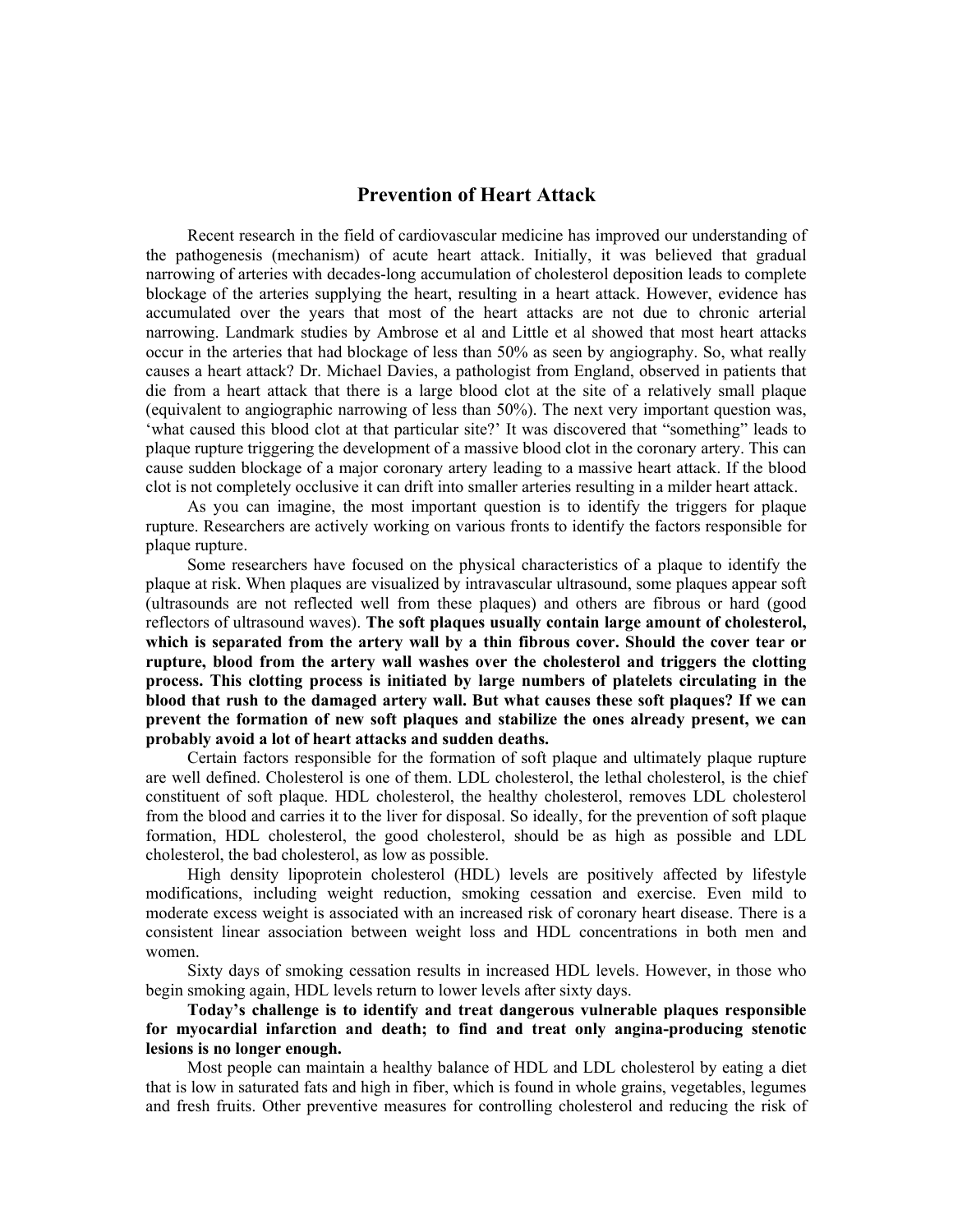plaque rupture include, non smoking, maintaining a healthy weight, getting regular exercise and controlling high blood pressure, which can damage the arteries and encourage formation of soft plaque. Some individuals cannot lower cholesterol to ideal level despite dietary discretion. It has been proven beyond doubt that these individuals can benefit from cholesterol-lowering medications. **Many effective and fairly safe lipid-lowering medications are available which, when given in adequate doses, can stabilize the soft plaque in patients suffering from unstable angina. For prevention of soft plaque formation these medications should be used in all individuals who are at high risk of coronary events.** The high-risk individuals are: people with a strong family history of heart attack in an immediate family member below the age of 60, smokers, those having high blood pressure, diabetes mellitus, and those who have recovered from a coronary episode. **The use of lipid lowering medications to prevent or stabilize soft plaque could reduce the risk of heart attack as well as the need for invasive procedures such as coronary bypass surgery or balloon angioplasty. At present Atorvastatin is considered very effective and safe and is fortunately manufactured in India at an affordable price.** Recent research indicates that statins may also reduce the risk of colon cancer by 51%, prostate cancer by 56%, macular degeneration by 50%, glaucoma by 40%, erectile dysfunction by 30% and rheumatoid arthritis by 50%.

Other factors that lead to the formation and subsequent rupturing of soft plaque include oxidation of LDL cholesterol, high blood pressure, and bacterial infection. During oxidation, oxygen in the blood makes cholesterol sticky and more likely to adhere to artery walls. High blood pressure causes turbulence in blood that may damage the delicate linings of the arteries. Bacterial infection may cause inflammation that makes plaque weak and unstable. Physical and mental stress has been shown to significantly contribute to plaque rupture. Further, it increases the stickiness of the platelets, which are vulnerable to clot formation. The effects of stress are partly mediated by an increase in sympathetic activity. Beta-blockers, medications that decrease sympathetic activity, have been recommended to prevent heart attacks.

All studies related to coronary heart disease done in the USA and Europe up until this date have shown conclusively that beta-blockers, which reduce sympathetic activity, are helpful in preventing the recurrence of heart attack. However, beta-blockers only partially neutralize the deleterious effects of increased mental and physical stress. The Universal Healing program has proved to be a beta-blocker Par Excellence. It is not only effective like beta blockers in controlling the increased sympathetic activity but is also without any side effects whatsoever. Moreover, it protects against other mechanisms by which increased stress can lead to plaque rupture. Cytokine activation and neuro-inflamation are some of the putative mechanisms but the exact mediators of deleterious effects of stress are not fully known. **Therefore, this program that helps to control all the harmful effects of stress, which is the chief culprit, provides a more robust method than hitherto known therapeutic measures to prevent plaque rupture and achieve plaque stabilization.** Furthermore, it has several other benefits like increasing the inner strength of the individual and promoting healthy life-style changes without the feeling of deprivation. It heals isolation, reduces hostility, self-centeredness and cynicism-proven toxins to the heart and the body as a whole.

Many of today's common diseases, such as heart problems, diabetes and immune system disorders, are believed to be due to gene mutations which result from complex interactions between genes and environmental factors. This is because the human genome changes continuously due to errors in DNA replication. Practice of Shavasana and Meditation has a potential to prevent the mutation of healthy genes into disease-causing ones.

### **Prevention of recurrence after angioplasty or bypass surgery**

- **Weight:** Watch your weight. Even an increase of more than 3 kg increases the risk of recurrence.
- **Blood pressure:** Consistently elevated blood pressure of more than 140/90 increases the risk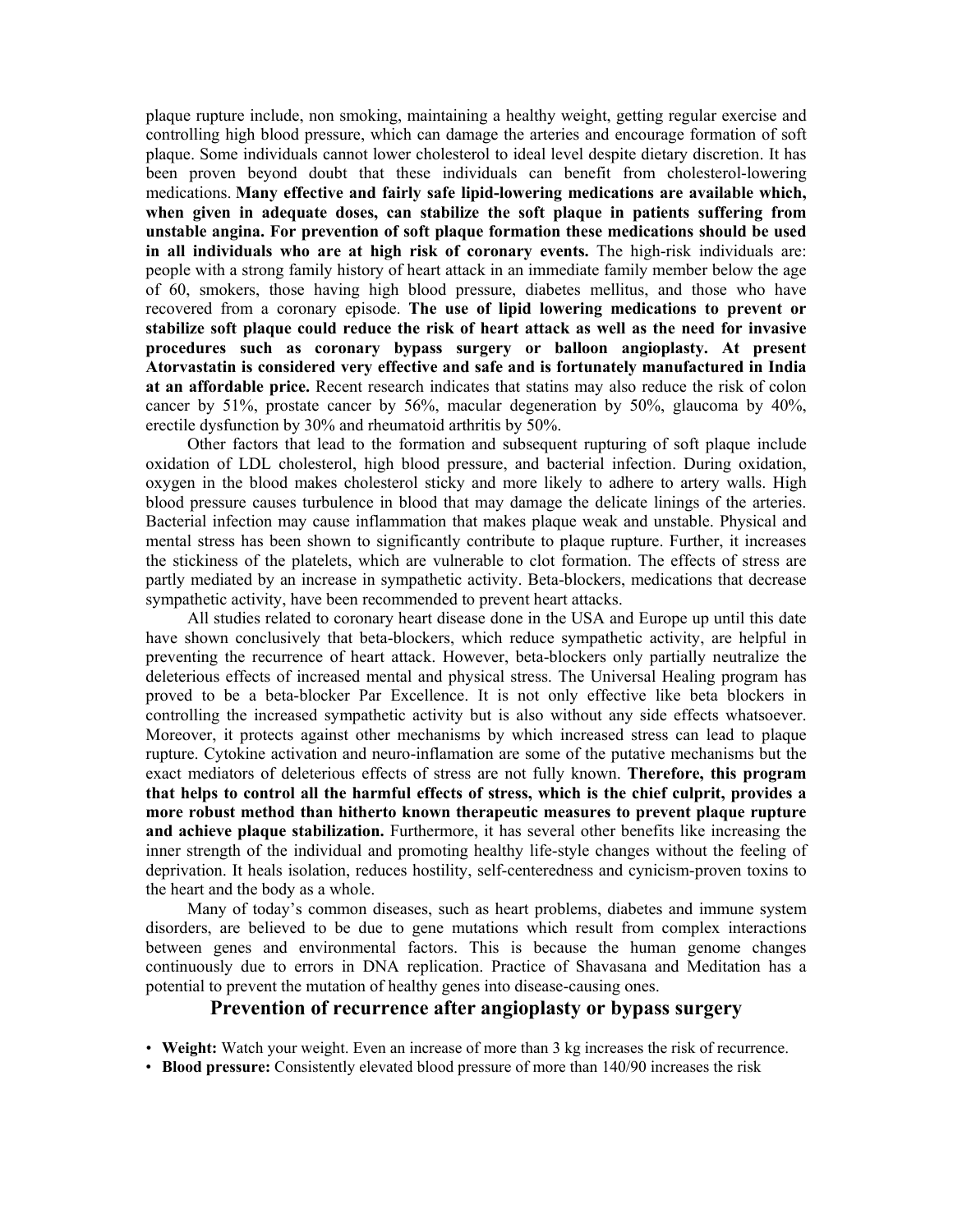• **Diabetes:** PPBS should be kept below 160 mg% by regular check up with a glucometer. Glucometers are now available at affordable prices with life time warranties. Glycosylated Haemoglobin should be checked every six months and maintained between 6 and 7.

• **Cholesterol:** It should be checked every six months. The ratio of total cholesterol to HDL cholesterol should be below 4. LDL cholesterol should be below 80. In Asians and people with a strong family history of coronary heart disease, LDL cholesterol should be kept below 60. In diabetics, LDL cholesterol should be kept as low as feasible. A ratio of LDL to HDL below 2 is highly desirable.

• **Triglycerides:** High triglycerides are a trait in Asians. They are usually high in patients with uncontrolled diabetes. Triglycerides are not very harmful if the total cholesterol and HDL cholesterol ratio is below 4, LDL cholesterol is below 60 and the LDL / HDL ratio is below 2. Control of intake of simple carbohydrate in diet reduces triglycerides. At the time of writing this, Atorvastatin is by far most effective and safe treatment in lowering LDL Cholesterol. It usually lowers triglycerides as well. Triglyceride lowering medications are not always safe and may not be combined with statin therapy.

• **Exercise:** Regular exercise of walking on a level surface for 40 minutes at normal pace is recommended.

• **Tobacco:** Tobacco in any form increases the chance of recurrence significantly.

### **Obesity**

Obesity is on the increase worldwide. It is a complex multifactorial disease of appetite regulation and energy metabolism. Additionally, many factors affect how much or how little food a person eats and how that food is metabolised, or processed by the body. Hence losing weight is not simple.

Obesity creates many health problems. It can cause high blood pressure, diabetes, heart disease, osteoarthritis, and certain types of cancer. It also affects longevity.

Many attempts have been made to reduce excessive weight. Haphazard attempts to control obesity are usually not effective. Dieting, fasting and excessive physical exercises also do not help in the long run. When you are on a diet, the fat cells shrink, but their number is not reduced. When you are on a diet, you have a continual feeling of remaining hungry. The body also slows down the basal metabolic rate (BMR), the rate of energy consumption. As a result, the weight does not reduce in spite of reducing the intake of food. Repeated dieting further slows down the BMR. This may aggravate the problem of obesity. Some people take medication to reduce their appetite and try crash dieting to lose weight, but such attempts have at times proved injurious to health.

**Defining Obesity:** The amount of fat in the body is determined in terms of body mass index (BMI), which can be easily computed. Your BMI can be arrived at by dividing your weight in kg by the square of your height in metres (calculation needs to be modified to pounds and feet/inches). For example, if your height is 1.70 m (5'-7") and your weight is 70 kg, your BMI is  $70 \div 1.70$  2 = 24.22. A BMI up to 23 is ideal, up to 25 is considered moderate overweight and more than 30 is considered dangerously overweight. Waist measuring over 35 inches in women and over 40 inches in men indicates a BMI of over 30.

**Factors Contributing to Obesity:** A diet with too much fat is at the root of this problem. The body needs only four to six per cent of the total calorie intake as fat, whereas most people consume 35 to 40 per cent of total calories as fat. Vegetarians use too much oil in their diet. It is important to remember that all oil is hundred per cent fat. Our fat consumption has reached unbearable levels by increased use of milk. ghee, butter, cheese and fried food.

Further, consumption of sweets, ice cream, chocolates, cookies, soft drinks, etc. has increased significantly as a part of modern life-style. All these contain too many simple carbohydrates in the form of sugar which is an important factor in causing excess weight.

Moreover, an imbalance between calorie intake and calorie consumption through exercise and metabolism results in excess weight. A sedentary life, hypothyroidism, Corticosteroids, antidepressant medications and heredity are also major causes of excess weight.

However, there is still more to the problem of obesity.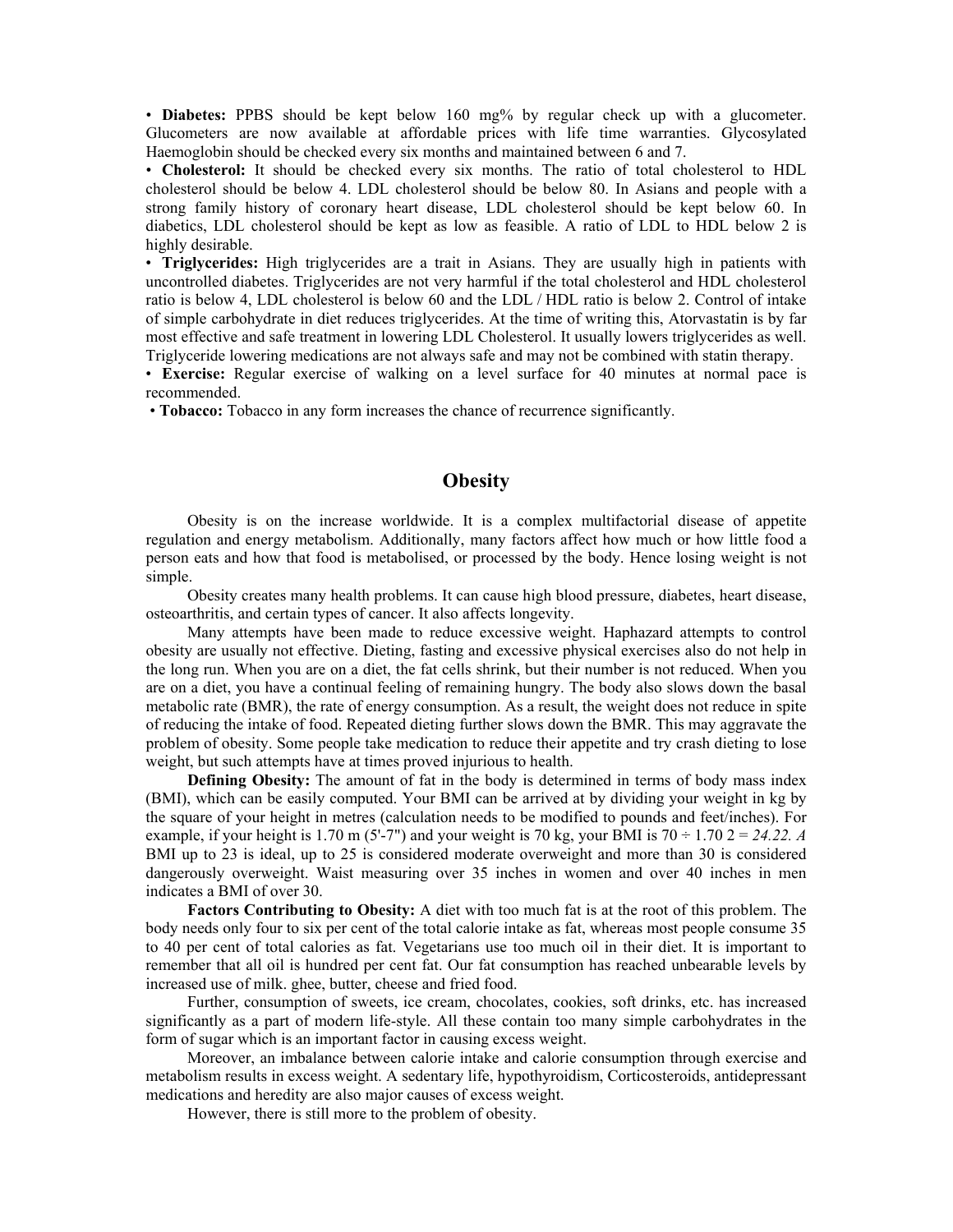**Metabolism of Fat:** Our daily food consists of three major ingredients. One gram of fat contains nine calories, while carbohydrates and protein have only four calories to a gram. Also, dietary fat is easily converted into body fat. To convert one hundred calories of dietary fat into body fat, only 2.5 calories are used, while conversion of one hundred calories of carbohydrates and protein into body fat requires ten times as many calories. Hence, only one per cent of ingested carbohydrates are converted into body fat. Thus, there are two advantages to reducing fat intake. The body gets fewer calories and there is correspondingly less conversion into body fat.

**Sugar:** Sugar is present in diet in two forms: as complex carbohydrates and as simple carbohydrates; sugar in the form of complex carbohydrates is absorbed in the blood stream slowly because of the presence of fibers. Hence, blood sugar level is maintained without many ups and downs. Cereals, vegetables, fresh fruits, etc. contain complex carbohydrates with plenty of fibers, which increase the bulk and quickly give the feeling of fullness. Consequently, one does not overeat and does not feel hungry quickly. But when you eat fatty foods, you consume a large amount of calories by the time you feel that you have eaten enough.

Sugar in simple carbohydrates like sugar products, soft drinks, fruit juices and alcohol raises the blood sugar level quickly. This stimulates the secretion of insulin in the blood which brings down the blood sugar level. This again creates hunger which is satisfied by sugar. This results in a habit of eating sugar. The shorter the gap between the urge of hunger and subsequent satisfaction by sweets, the stronger the habit of eating sweets becomes. This is a vicious cycle. Thus, simple carbohydrates are the second major contributor to obesity next to fat. A diet of cereals, vegetables and fresh fruits is ideal for reducing weight. Refined wheat flour, polished rice, potato, sweet potato, etc. should be used sparingly as they contain more simple carbohydrates and fewer complex carbohydrates.

**How to increase Fiber in Your Diet:** Fiber exists in abundance in all plant-based foods. It is that part of the plant which cannot be digested. Therefore it passes through the GI tract unchanged. It does not provide energy or nutrients and yet it is of utmost importance to keep us in good health.

The soluble fiber found in guar gum, psyllium husk, the skin of apples, oat bran and most fruits and vegetables is effective in reducing cholesterol, controlling appetite and controlling blood sugar in diabetics. It acts as a barrier and delays absorption of carbohydrates by lowering cholesterol and triglycerides; it reduces the risk of heart disease. It also helps to lower blood pressure and promotes growth of friendly bacteria. The insoluble fiber found in wheat bran, rice bran and most cereals like jowar, bajri and naachini has a laxative effect, which promotes stool regularity, cleanses the bowels efficiently, aids elimination, and improves digestion. Because of its effect on reducing transit time of the stools, it greatly reduces the risk of colon cancer.

Foods without fiber create more hunger and one tends to eat larger quantities of such refined foods (due to lack of bulk). The convertibility into fat of fiber-stripped foods is also high. All this leads to weight gain.

Eating fiber-rich food helps the body to get rid of excess hormones and normalizes body processes. Normal hormones mean less risk of hormone-related cancers like breast cancer, cervical cancer, prostate cancer and ovarian cancer.

Tips to increase fiber in one's diet:

1) Eat only whole grain cereals, e.g. whole wheat bread, jowar, wheat or bajri roti.

2) Add wheat bran to your regular wheat flour in a proportion of 1:1.

3) In addition to the usually consumed wheat chappatis try to consume jowar, bajri and naachini chappatis also.

4) Grind alsi seeds into a powder after roasting them. You can make it like dry chutney by grinding it with 2 cloves of garlic, green chilies and some salt. Have this regularly with your food. Apart from being rich in fiber, it is also very rich in Omega-3 fats.

5) Sprouted pulses like mung, channa, moth, masoor and choli are an excellent source of fiber.

6) You can also regularly take a fiber supplement like guar gum or isabgol or psyllium husk. But make sure you take enough water for the fibers to swell.

**Salt:** The use of excessive salt in a diet tends to cause water retention in the body. Hence, it is difficult for lovers of salt to lose weight.

**Function of Insulin:** Insulin also plays an important role in the metabolism of fat. When you consume more sugar in your diet, your blood sugar level rises; this leads to more insulin secretion from the pancreas. When there is more insulin in the blood, it increases the level of lipoprotein lipase.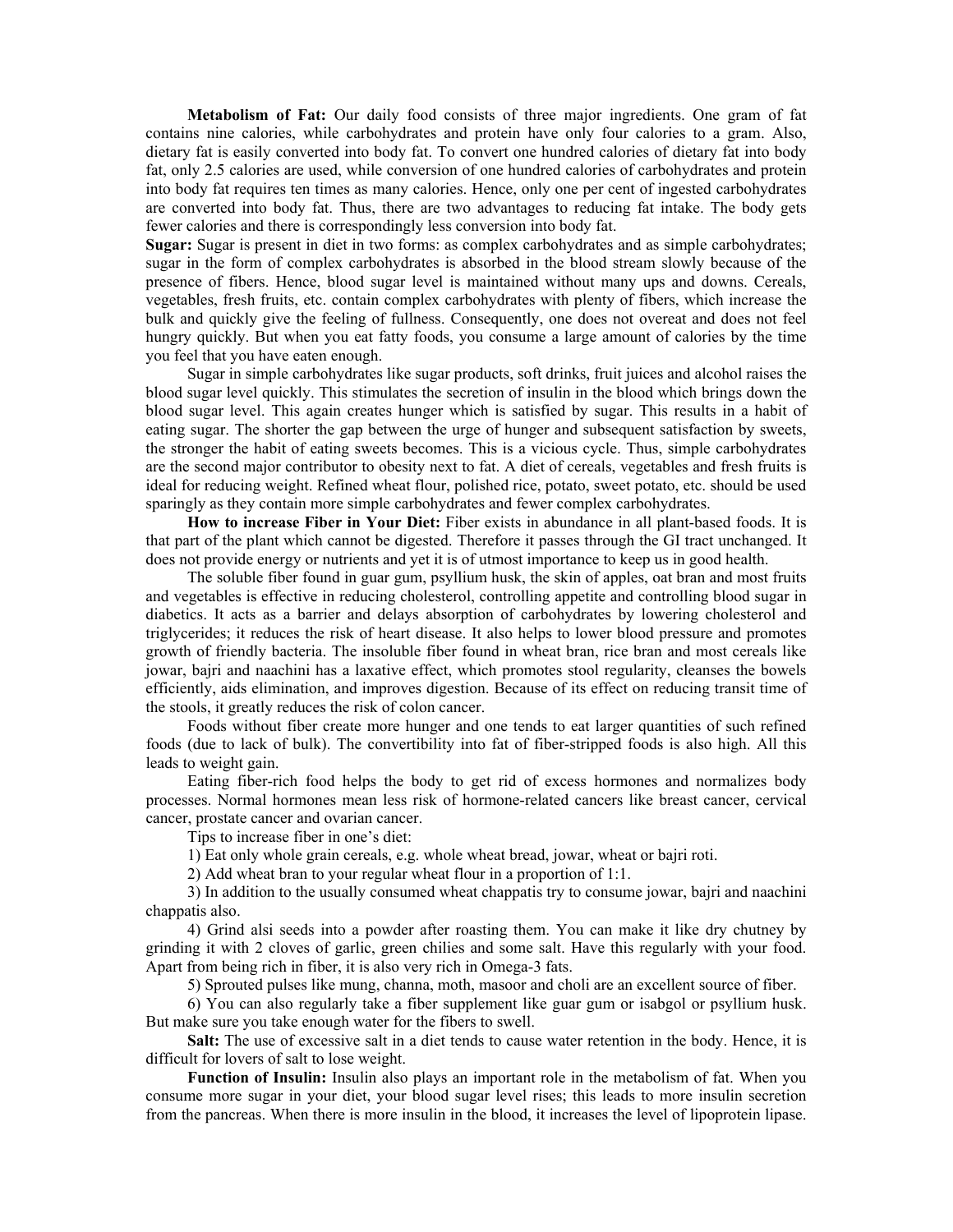Lipoprotein lipase draws fat from the blood and stores it in body cells as fat. Thus, when the level of insulin in the blood increases, more dietary fat is converted into body fat.

When you reduce the quantity of food without any change in the quality of food, your body reacts by raising the level of insulin and lipoprotein lipase. Consequently, the body draws more fat from the blood stream. This prevents the reduction of weight. Again, when the level of insulin rises, the liver increases the production of cholesterol. Moreover, insulin increases the tendency of fat deposition in the upper part of the body.

**Development during Evolution:** The human body developed mechanisms for survival during evolution. When there was a problem of getting enough food the body developed a system of storing fat for conservation of energy. Similarly, a mechanism to reduce the metabolic rate to save energy was developed. Both of these mechanisms in the present times support obesity.

Hence, when you fast or skip a meal to lose weight, your body slows down the metabolic rate. When the basal metabolic rate (BMR) is reduced, the body stops losing weight. Thus you do not succeed in your strategy for weight loss. Those who participate in repeated yo-yo dieting find their BMR set at lower point. When one stops dieting, the weight often increases at a faster rate than before.

**Isolation:** Isolation also plays an important role in the cause of obesity. The present social structure breeds isolation. Some seek a cure for isolation in tobacco; others try to fill their inner emptiness by overeating. This is a kind of compulsive obsession. Many indulge in it in spite of knowing its ill effects. On such occasions if one meditates for a while, compulsive behaviour can be transformed into behaviour of choice. Meditation calms down your body and mind to such an extent that you discover why you overeat. Then you do not feel the need to overeat. Meditation is an antidote to isolation. It creates a feeling of oneness and heals isolation.

**Exercise:** To reduce weight, experts recommend walking at moderate pace for 30 to 40 minutes daily. The body tends to burn fat while walking at a moderate pace rather than at a fast pace. During heavy exercise the body tends to burn carbohydrates because carbohydrates burn quicker than fat. On the other hand, prolonged rhythmic light exercise provides an opportunity for the body to burn fat as fuel. Research has further shown that regular light exercise reduces hunger. Thus, when you are under stress or experience isolation, you benefit doubly by doing light exercise.

**Correct Way to Eat:** People today do not have time to eat at ease. They eat while doing other activities. Food is often gulped down without proper chewing. This leads to overeating. Adequate chewing makes food more enjoyable. If you concentrate on eating, you know what and how much you have eaten. It enables one to make a rational choice to avoid sweet and fatty food.

Acute hunger militates against rational choices in eating. Hence it is easier to control weight by eating small quantities more frequently. The intake of light snacks or fruit twice a day besides two regular meals reduces fluctuation in blood sugar. One should eat enough to satisfy hunger but avoid overeating.

**Taste:** When you choose food with less fat and sugar, you need to pay adequate attention to taste. A diet should be such that it can be adopted easily and made acceptable to the whole family. It should be made tasty by using a variety of clever arts in cooking.

Nature has bestowed every object of food with unique taste and smell, which can be made tastier by adding salt and spices. Some vegetables contain natural oils. The use of non-stick utensils in cooking reduces the use of oil. Similarly, one can reduce the use of sugar to some extent by depending on the natural sweetness of fresh and dry fruits. Sprouted beans add variety to meals. Green salads with dressings of curd *"raitas"* with fruit are also tasty to eat.

One needs to get used to new tastes by controlling one's mind. Our taste buds are renewed every 15-20 days. Our tongue therefore easily adapts to a new taste after three weeks.

**Meditation:** There is a Zen proverb "As you perform one activity, so you perform all activities." If you eat fast, you are likely to live your life fast. If you feel nourished by food, you learn to look for nourishment in many other ways. If you choose healthy food, you are likely to make healthy choices in other spheres of life too. If you eat with concentration on your food, you are inspired to lead your whole life with full consciousness and awareness.

**Self-imposed Restraint:** If we choose restraint in life, its effects prove more beneficial. Selfimposed restraint creates a sense of freedom. When you decide to abstain from fatty foods and sweets to reduce weight, you easily obtain the strength to achieve your goal, because you have accepted the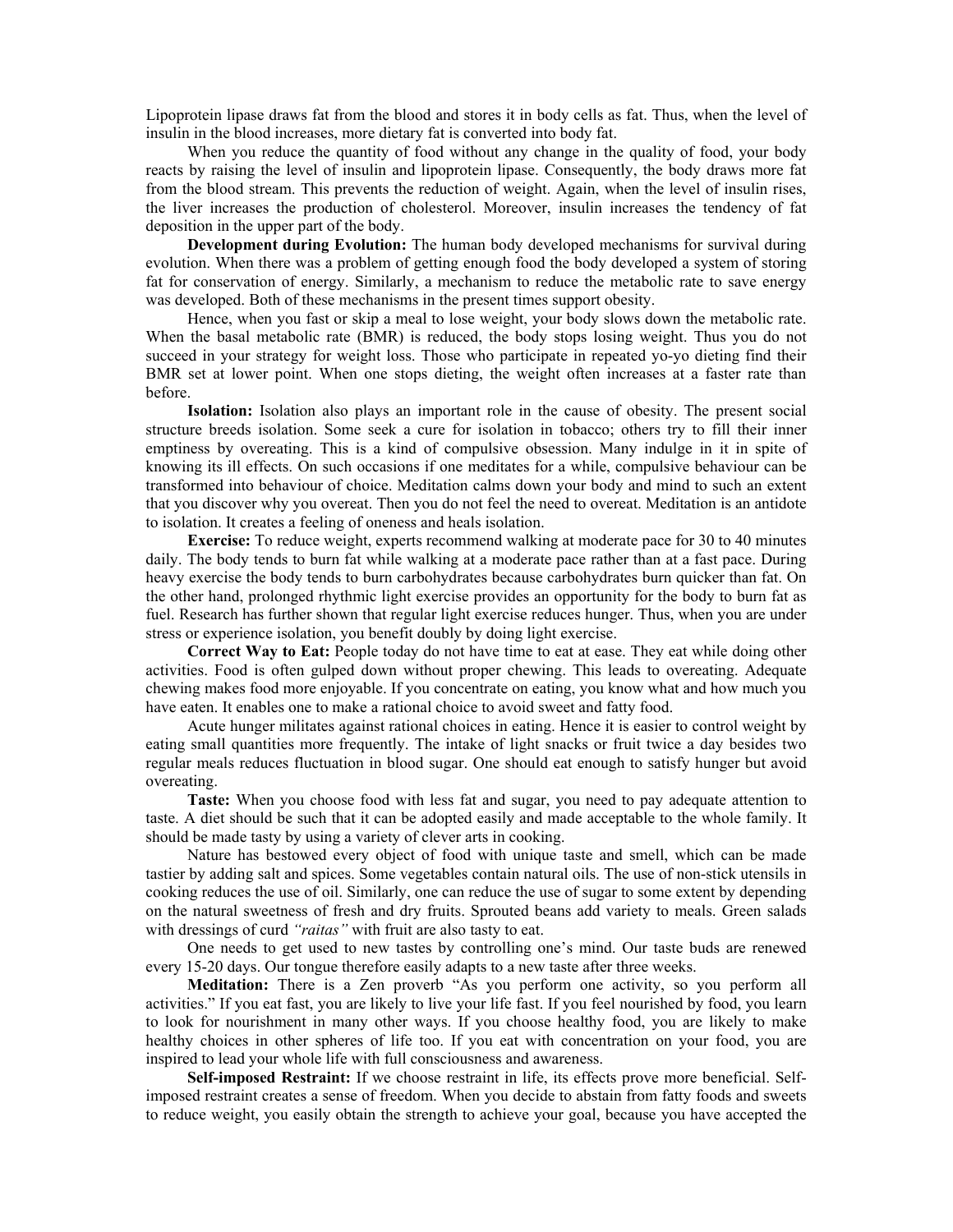restraint without any pressure from the outside. Strengthening of will power by meditation helps in getting rid of any obsessive behaviour, compulsion or addiction.

#### **New Scientific Approach**

- Limit the intake of fat to ten per cent of total calories to reduce excessive weight.
- Carbohydrates should account for 75 per cent of total calories.
- Simple carbohydrates are as unhealthy as fat if not more at times. Hence they should not exceed ten per cent of total carbohydrates.
- The balance of 15 per cent calories may be obtained from protein in pulses and legumes.
- Another ideal distribution of calories is: cereals 40 per cent, vegetables and fruits 40 per cent, pulses and legumes 10 per cent and skimmed milk, curds and oil 10 per cent.
- Breakfast is recommended, apart from light snacks or fresh fruit twice a day besides two main meals.
- Walk daily for 20-40 minutes at a medium pace.
- Practice meditation regularly.

It is necessary to understand an overweight individual's social, familial and psychological background to deal with the problem of obesity. While counselling a person with gross obesity, one should have adequate patience and compassion. It should be explained that even a small reduction in weight leads to a large benefit in health. A weight reduction of just 2-3 kg yields appreciable relief in pain in the knees and significant improvement in a heart patient's ability to work.

# **SERENDEPITY (ACCIDENTAL DISCOVERY)**

While practicing the Universal Healing Program, it dawned on us that it not only healed the coronary arteries, but healed the individual as a whole. It reduced anger and hostility in the participants and created a feeling of oneness amongst them. The simple light and stretching exercises were performed with an instruction that while exercise is being performed, the awareness should be kept on to the muscle groups which are being stretched and relaxed. As we all know that during 16 hours of waking time, our awareness is in the present moment hardly for one and half hours. Rest of the time, while we are engaged in one task, our mind is wandering somewhere else. The simple instruction of bringing the awareness gently to the action being performed that is remaining in the present moment brings about all the beneficial effects.

When the whole body was relaxed in progressive deep relaxation and the awareness was brought to the natural process of breathing, the participants experienced their Inner Self. During Shavasana when the whole body, our outer form, was relaxed, the mind automatically relaxed and became calm, as mind is present in every cell of our body, not only in our head.

The experience of oneness gained during practice of Shavasana and Meditation for about 7 to 10 minutes, alters the reaction of individuals for about four hours. The reaction of the individual becomes much less hostile, in fact more friendly and brotherly.

Having practiced the program for nearly seventeen years now and having the feedback from more than 10000 participants we feel that the program has a potential to contribute to the awakened doing by the human kind in the next stage of evolution of Consciousness on our planet. We are in the midst of a momentous event in the evolution of Consciousness. **Awakened doing is the alignment of your outer purpose of what you do with your inner purpose of being in this form**. Through awakened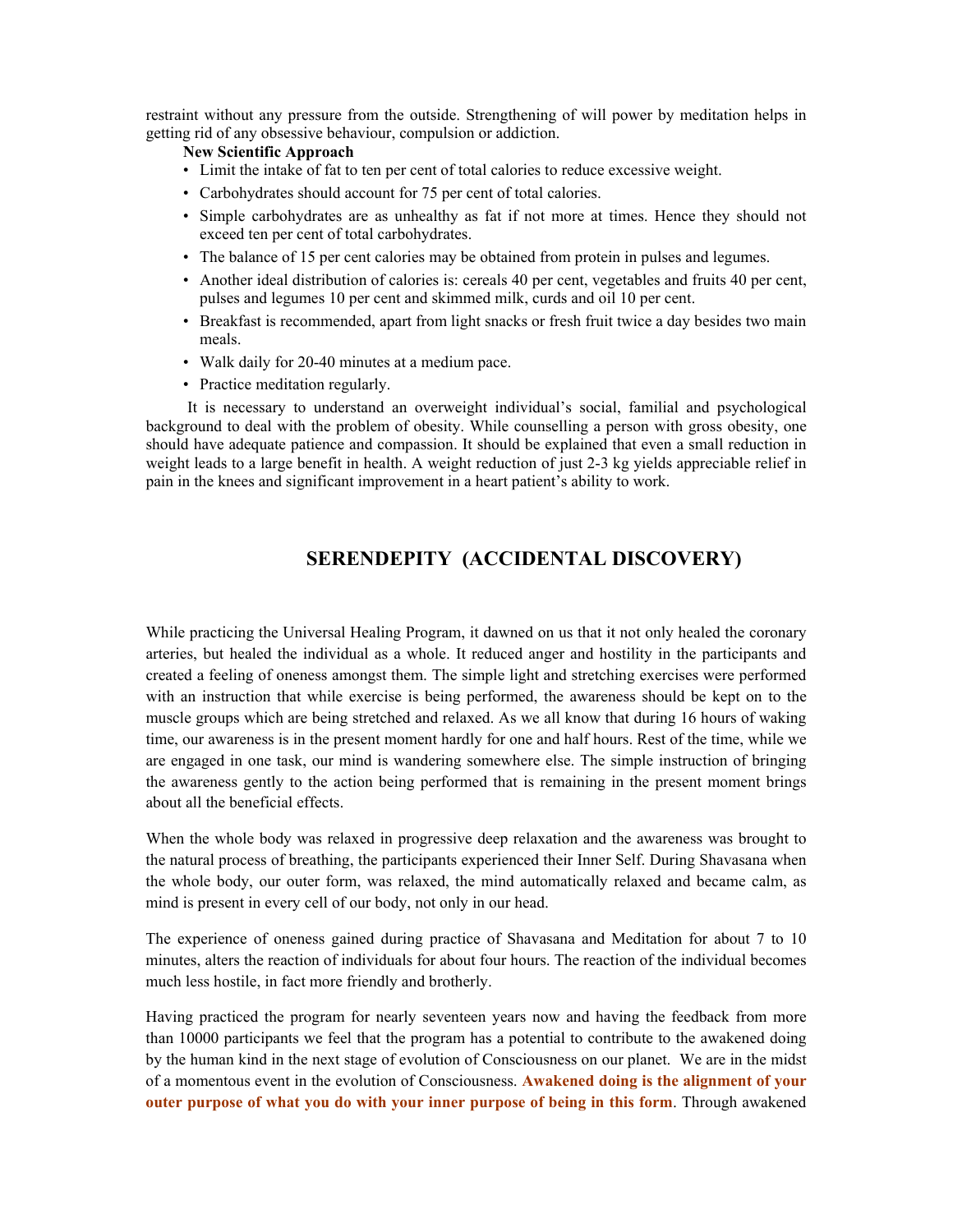doing Consciousness flows through you into this world; not what you do but how you do will fulfill your destiny. In any situation and in whatever you do, your state of consciousness is the primary factor. All truly successful action comes out of the field of alert attention to your state of consciousness rather than from ego and conditioned unconscious thinking. After regular practice of our program, we could see that it was easy for the participant to bring alert attention to whatever he is doing.

### *Feeling of oneness experienced during Shavasana and Meditation created a background for healing. The feeling of oneness and harmony was a great rejuvenating stimulus for the cells of the body.*

Regular practice of Shavasana & Meditation resulted in awakened doing in the participants. With experience we have found there are three ways of awakened doing. First one is acceptance. Acceptance means for now this moment requires me to do this and so I do it willingly. Performing an action in a state of acceptance means you are at peace while you do it. Acceptance is not a passive state; it is in reality active and creative because it brings some thing entirely new into this world. The other way of doing any action is to enjoy doing it. Enjoyment is second way of awakened doing. Enjoyment will be the motivating power behind people's action. Through enjoyment, you link yourself with your Inner Form. Our Inner Form is one with the universal creative power itself. As you all know our existence has two forms. Outer form of our mind and body which is visible to all of us and inner form which is invisible, which is not limited in space and time and which creates life and time. Our outer form is separate for all of us. Our inner form is one. Up till now in the stage of evaluation on our planet, the inner form lost its consciousness in the outer form and identified itself with the outer form resulting in suffering in spite of all the technological advances done by the enormous progress of the achievements of human brain. Human brain is a highly differentiated form containing approximately one hundred billion nerve cells about the same number as stars in our galaxy. However, one should remember that the brain is the outer form, it does not create Consciousness. The Consciousness has created the brain, which is the most complex physical form on earth for the expression of our inner form. When the faculties of our brain are used in all our activities with complete awareness that qualities of our inner form are flowing into our actions then the new humanity will emerge on this planet. This requires an awakened doing at all the moments in our life. While practicing this program, which was meant to be primarily for healing of coronary arteries, accidentally, we have discovered a potential in the program through its regular practice, to help bring about the emergence of an awakened human kind.

The age old Shavasana and Meditation technique developed by the Rishis of our Vedic times has a potential to bring about this new human kind on the planet. Up till now, identification of Consciousness with the outer form was a necessary stage in the evolution of Consciousness. But now the time has come, for the new human being to emerge when more and more people will discover that their main purpose in life is to bring the light of that true form in to this world and do whatever they do as an instrument for the expression of that true form.

## **HEALING SYSTEM**

Over the years, the medical science has identified the various primary systems of the human body; circulatory system, digestive system, endocrine system, nervous system, autonomic nervous system and the immune system. Two other systems crucial for the proper functioning of the human body are frequently overlooked. They are the Healing system and the Belief system. They work hand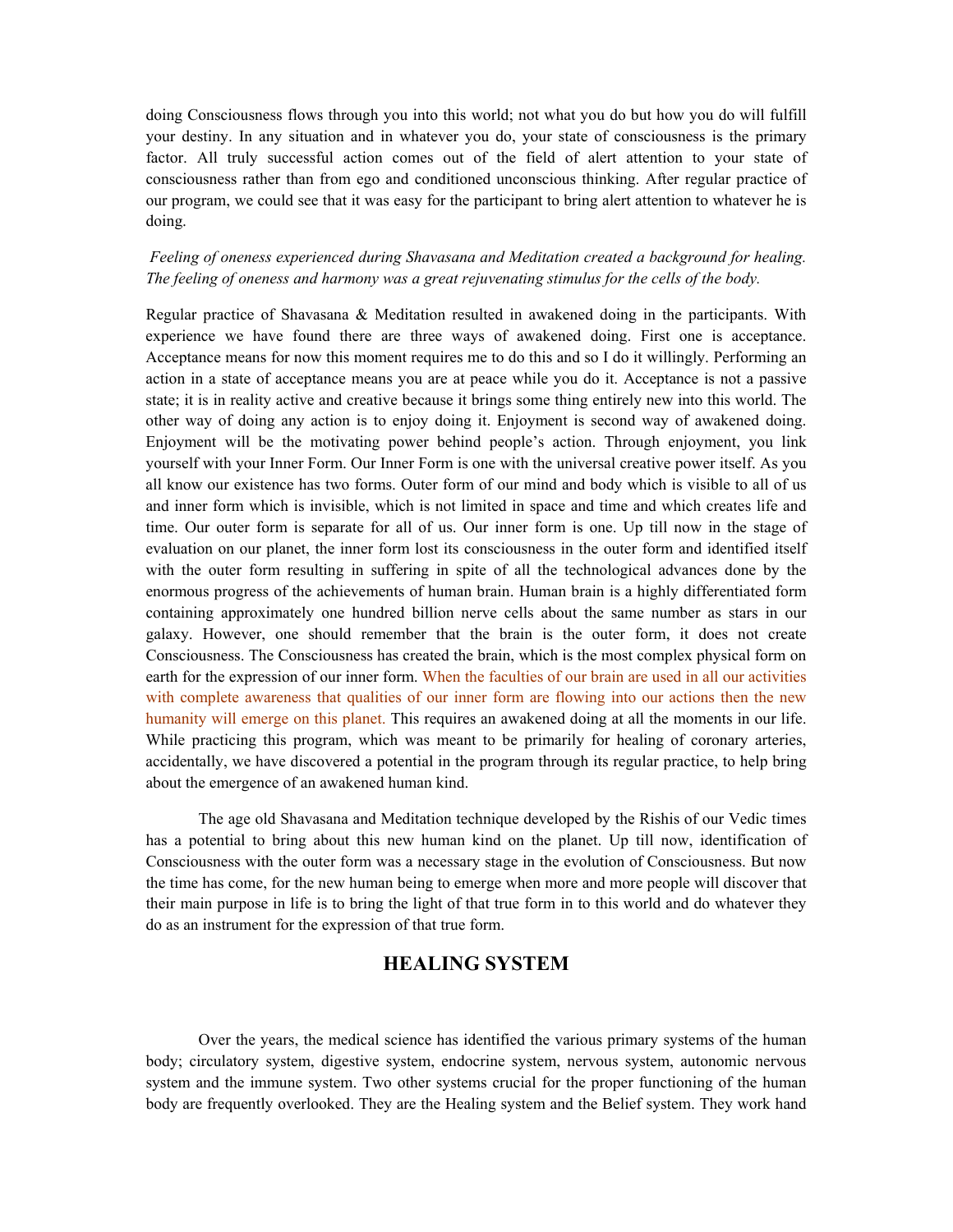in hand. The Healing system is the way the body mobilizes its resources to get well. The Belief system is often the activator of the Healing system. One's confidence or lack of it in the process of recovery from serious illness affects the chemistry of the body. The Belief system, it must be clarified, is no substitute for competent medical attention for serious illness, or vice versa. Indeed, both are essential. The Belief system is not just a state of mind. It is a prime physiological reality. The greatest force in the human body is the natural drive of the body to heal itself, but that force is not independent of the belief system which can translate expectations into physiological change. Everything, therefore, begins with belief. What we believe is the most powerful option of all. The main function of a doctor is to engage to the fullest, the patient's own ability to heal, by strengthening his belief system. About half of the people who have heart attacks never make to the hospital. An important contributing reason is that panic that accompanies the attack constricts blood vessels and imposes an additional and sometimes intolerable burden on the heart. Panic thus adds acute stress to the existing disease. It creates an environment conductive to illness and antagonistic to treatment. No responsible physician would purvey panic, whatever his obligation to the truth. A responsible physician is the one he who awakens the patient's will to live. The treatment of the patient would doubtless be incomplete if it is confined to the diagnosis and administration of medicines or the other procedures. Indeed, it becomes complete only when the patient's own resources and capacities are fully engaged. Medicines are not always necessary; but belief in recovery always is. It is perversion of rationalism to argue that words like 'hope', 'faith', 'love' and 'grace' are without physiological significance. Indeed, the benevolent emotions are necessary not just because they are pleasant but because they are regenerative also. In fact, science supports the relevance of these traits and that too with empirical tests.

What is the most painful aspect of modern medical practice? It is not whether most physicians are up to date in their knowledge or in their techniques, but whether too many of them know more about the disease than about the person in whom the disease exists. The overriding issue before medicine today is one not of proficiency but of humanity.

One of the greatest needs of medical education today is to attract the students who are well rounded human beings, who will be genuinely interested in people and not merely in the diseases that affect them, who can ably comprehend reality of suffering and not just its symptoms, whose prescriptions pad will not exclude the human touch and who will take into account all the forces that exercise a downward pull on the health of their patients.

Years before students file their applications for admission to a medical school, they find themselves pushed in wrong direction. They tend to become drones rather than fully developed humans. They develop the habits of grade-grabbing that will get them into and through the medical school. This will not necessarily make them good doctors. Hippocrates, the father of medicine, was quintessentially holistic. He believed that it is natural for the human body to heal itself (medicatrix nature). He observed that physician may not always cure the disease but he should take utmost care that his approach may not interfere with the natural healing process or that might do harm to patient (Primum non Nocere). Hippocrates also said, 'Save extreme remedies for extreme diseases'. Cloud Bernard, a great medical researcher, wrote more than a century ago, "I feel convinced that there will come a day when physiologists, poets and philosophers will all speak the some language."

The structure of our body is such that a variety of external forces affects it adversely. However, human life continues to exist. This means that survival and well being of the body is a miracle of nature.

# **A Doctor's role-Human approach to treatment**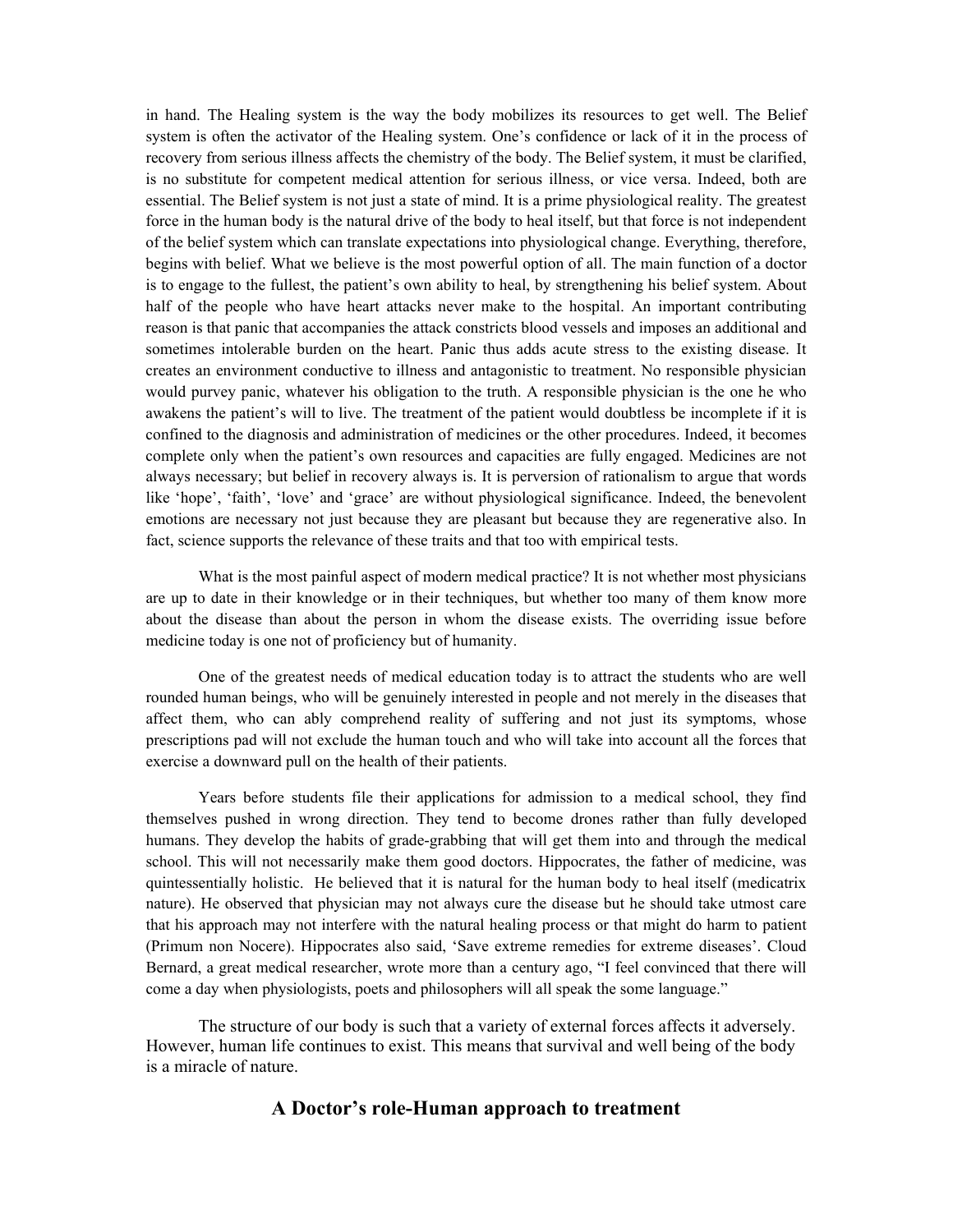Hippocrates stated that the human body has the natural capacity to heal itself. A doctor's role is to accelerate this natural process. Hippocrates added that a doctor should take all care to ensure that his treatment including his behavior, language or gestures does not harm the natural healing process.

Treatment of patient is the only source of livelihood for the doctor. Every doctor strives to achieve success in his practice. Success implies patient's recovery from an illness and adequate earning for the doctor. In this equation the doctor has a superior position to that of the patient regardless of the patient's power or wealth. According to the law of Nature, a person at a higher level is expected to show compassion and love for one at a lower level. This is the basis of eternal justice. If a doctor follows this principle while treating his patients, the patients will recover faster and the doctor will achieve success in his professional aspirations.

The work of Florence Nightingale is a historical record written in letters of gold that love and compassion heals. In hundreds of wars in history, injured soldiers were treated and nursed according to the code of war. But Nightingale's humanistic and loving approach yielded wonderful results. Soldiers' wounds healed quickly. They suffered less pain. New hopes replaced despair. Fatalities among the soldiers were reduced and they could leave hospital sooner due to quicker recovery. All this happened at a time of limited resources; most of the modern medicines were not invented and doctors were in limited numbers.

## **Law of Attraction**

A mighty wonderful law of attraction prevails in nature. According to this law, the way we feel is the way we attract. This means; things take shape in our life according to our inner world of thoughts and feelings.

Forces get drawn from the whole universe to create such happenings. All our successes, failures and troubles depend on our inner feelings. We should be careful every moment to watch whether our thoughts and feelings are of indifference and despair or have happy high vibrations of joy and hope. At every moment in our life our mood is either joyous (up-mode) or despairing (victim mode). Often we are in a mood which is neither pleasant nor unpleasant (flat mode). If we wish to make the coming moments in life successful, we should somehow harbor feeling of joy and bliss.

Whenever we face an undesirable situation, we should avoid frantic attempts to fix the solutions. Instead, recollect some past happy event, develop feelings of joy and be happy. We should then experience the joy that we would get if things happen as we wish. If we experience such joy for 16-20 second three or four times a day, the law of attraction will increase the probability of realizing our wishes. This rule should be followed with patience and deep faith. However, our desire or expectation should not contradict natural laws.

### **One Mind**

The Spindrift researchers in America conducted an amazing experiment on vegetation to prove the presence of Universal Mind.

 Mustard seeds were sown in a container of special fertilizer. A string was placed to divide the containers in two parts. Prayers were conducted for one part and the other part was not prayed for. When the seeds sprouted it was seen that the part for which prayer was done had sprouted better. The researchers advanced the research for testing the results of prayer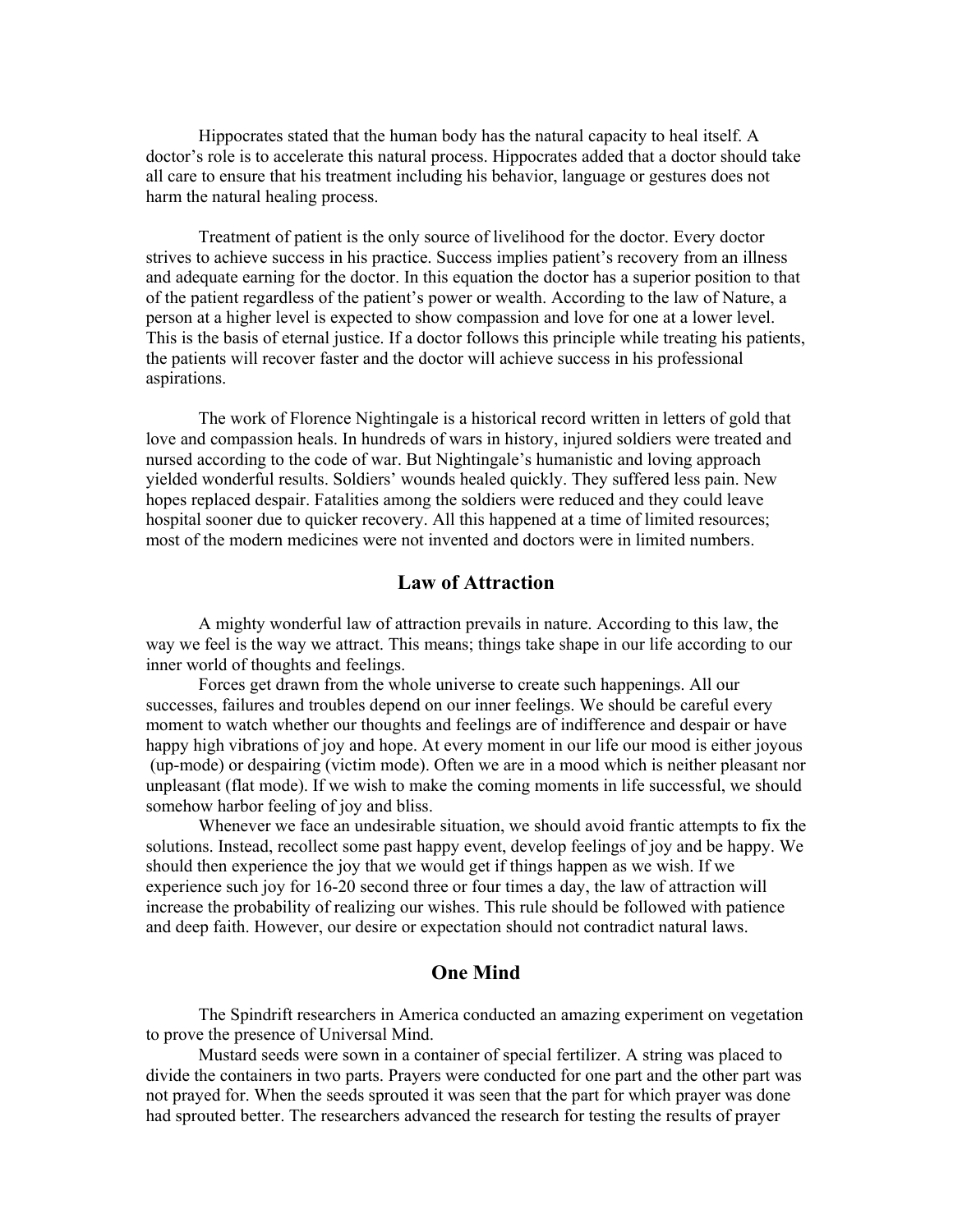further. The experiment was repeated. The part for which the prayer was done was given a disadvantage by adding salt water in it. But the results were surprising. Prayer was fruitful even when the seeds suffered unfavorable circumstances. This experiment proved that the whole universe has One Mind.

In a dramatic experiment by Paramhansa Yogananda, Yogananda asked himself why a rose plant should have thorns. He went to a rose plant near its house and identified his consciousness with that of the plant. He coaxed it not to have thorns and promised that it would be protected. He did this for several days and eventually the plant stopped growing thorns and thorns that were on it dropped off. It never grew new thorns.

### **EGO**

Dr. Dean Ornish's experience with a patient is revealing. He was advised by pass surgery after a heart attack. His angiography showed several blockages. He joined Dr. Ornish's programme but was getting fewer benefits than other patients. He asked Dr. Ornish, 'Dean, I follow the program regime regularly. I also provide financial help to poor patients in the hospital. Why do I still suffer from angina?' Dean listened to him and said, 'keep on with what you are doing. But don't feel proud about the help you offer to others. Thank God for enabling you to help others and thank the beneficiaries for receiving your help.' The patient understood the meaning of Dean's advice and followed it. His angina vanished in six weeks.

## **ISOLATION**

Isolation should be clearly understood. Solitude is not isolation. A person can experience union with the whole universe when he is alone. And he may feel isolated even in the midst of family, companions and friends.

We are all separate individuals but have a single Source of origin. The qualities of the Source are love, compassion and harmony. We are limited in time and space. We are impermanent. The Source which unites us all is eternal. The extent to which the manifest form is separated from the Source results in isolation and impairs health. When the manifest form experiences the Source, isolation disappears. One experiences a sense of oneness and healing follows.

Isolation breeds indifference, anger, selfishness and contemptuous criticism. These attributes are poison for coronary heart disease. The arteries tend to shrink, blood platelets get stickier and blood becomes thicker. Stimulation of the sympathetic system may cause rapid and irregular heartbeats. Isolation may also lead to skin ailments like eczema and psoriasis. The first step in removal of isolation is to recognize it. Extreme success or failure may make a person isolated. Isolation leads to psychological and physical exhaustion. Insomnia and irritability are also symptoms of isolation.

Let us look at a patient's response in relation to isolation. He said, 'Doctor, I observed on the first day of UHP that I found a talisman. Being moderate in eating habits I was of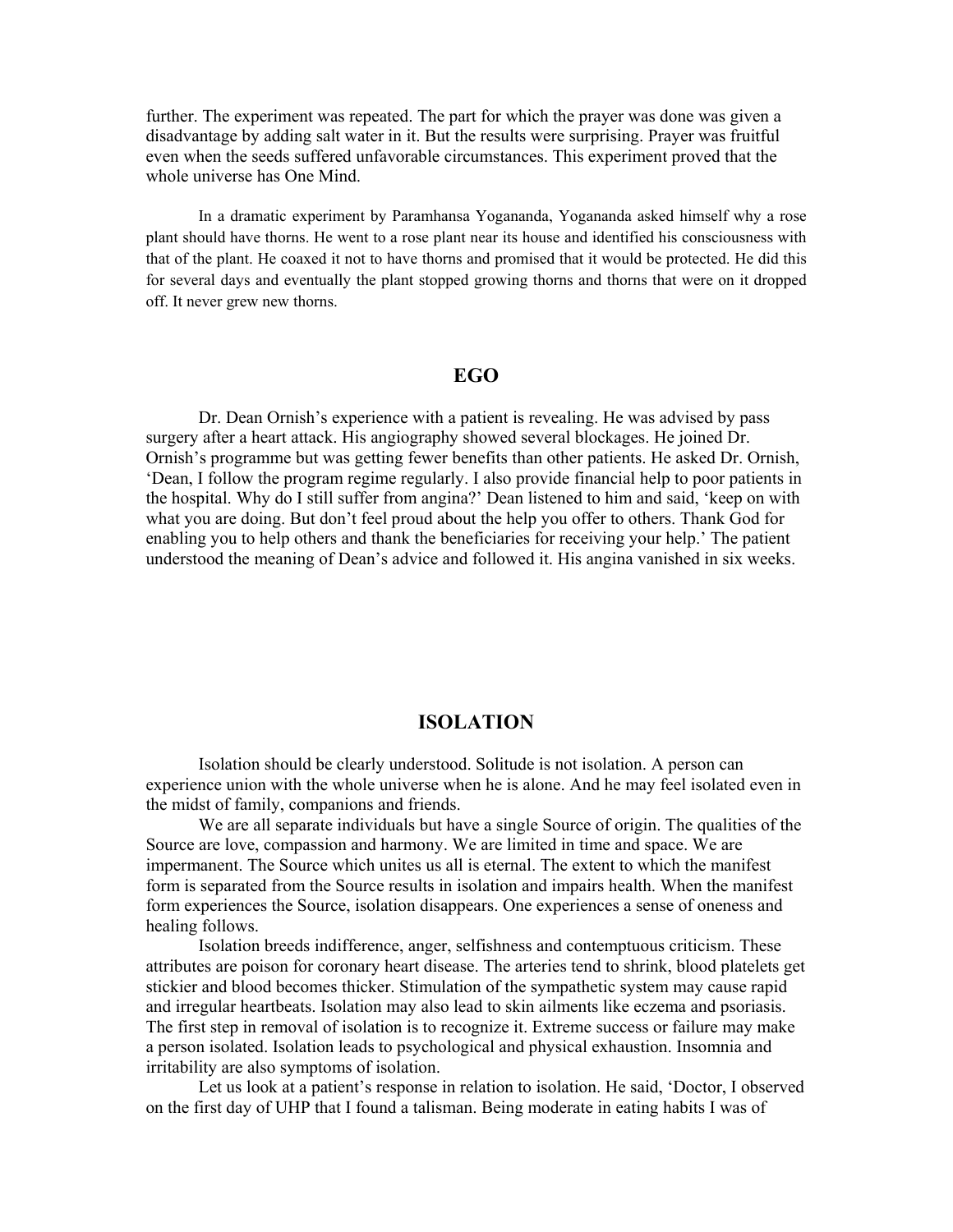normal weight, had no addictions, no diabetes or high blood pressure, no family history of heart disease and had normal cholesterol. Yet, I had a heart attack. Nobody could explain this to me. But when you explained the role of hostility, self-centeredness, and cynicism, it enlightened me and I could see, I was stubborn, I thought that I was always right and insisted on my family and colleagues to behave accordingly. I inadvertently harmed myself.'

We noticed in number of participants of UHP, that the stretching and relaxation exercises and practice of Shavasana and Meditation heal isolation and foster the sense of oneness. It is a matter of experience difficult to describe in words.

Our experience with UHP confirms that regard for above conditions enhances efficacy of any treatment.

# **CONSCIOUSNESS**

This is an era of technology of Consciousness or Science of Consciousness. Technology or Science is objective. It is an application of reason and tested knowledge. Consciousness is however subjective, immeasurable, almost indefinable. Science has realized its own limitations. It has reached dead end. In the effort to break this dead end are the seeds of new science – Science of Consciousness.

To keep peace and live in accordance with natural law, we have to develop higher states of consciousness. What is consciousness? Consciousness is the essence of life. It is just like a sap for the tree. Every word that we speak and act that we perform is an impulse of consciousness. The whole universe is the expression of Consciousness.

Shavasana and Meditation are mental techniques to experience qualities of Consciousness. It is a world of peace, bliss and happiness. According to Maharshi Patanjali, Yoga is not a therapy, it is a discipline. A discipline is needed even when you are in good health. Yoga Sutra has clearly stated that Shavasana and Meditation should be practiced with complete devotion, perseverance and regularity.

To make Yoga accessible to every one, whether he or she is a home maker, office goer, student, factory worker or an agriculturist, yoga should be viewed as being independent of an ascetic lifestyle. One can enjoy the bliss and peace of meditation without having to adopt an ascetic way of life.

Basic components of our bodies are the cells. Now biologists have shown that cells can mutate consciously to adapt to the changed circumstances. In industrial accidents, when somebody's thumb has been cut off accidentally, the big toe of the foot is transplanted in place of the thumb. In time, the transplanted toe generally begins to resemble the thumb. It is a relatively common operation. The question is, how do the cells of the toe know that they have moved to the hand? And how do the cells of the transplanted big toe know that they have to grow up to be the cells of the thumb?

Recently, an important muscle from back of the chest has been transplanted on to the heart to strengthen the heart muscles. And in time, this voluntary muscle of the body begins to behave like the involuntary muscles of the heart. How do the cells mutate or change when transplanted to the heart? Biology has no satisfactory answer. However, once we accept the concept of overall Consciousness, it is obvious that body Consciousness changes the behavior and growth of individual cells.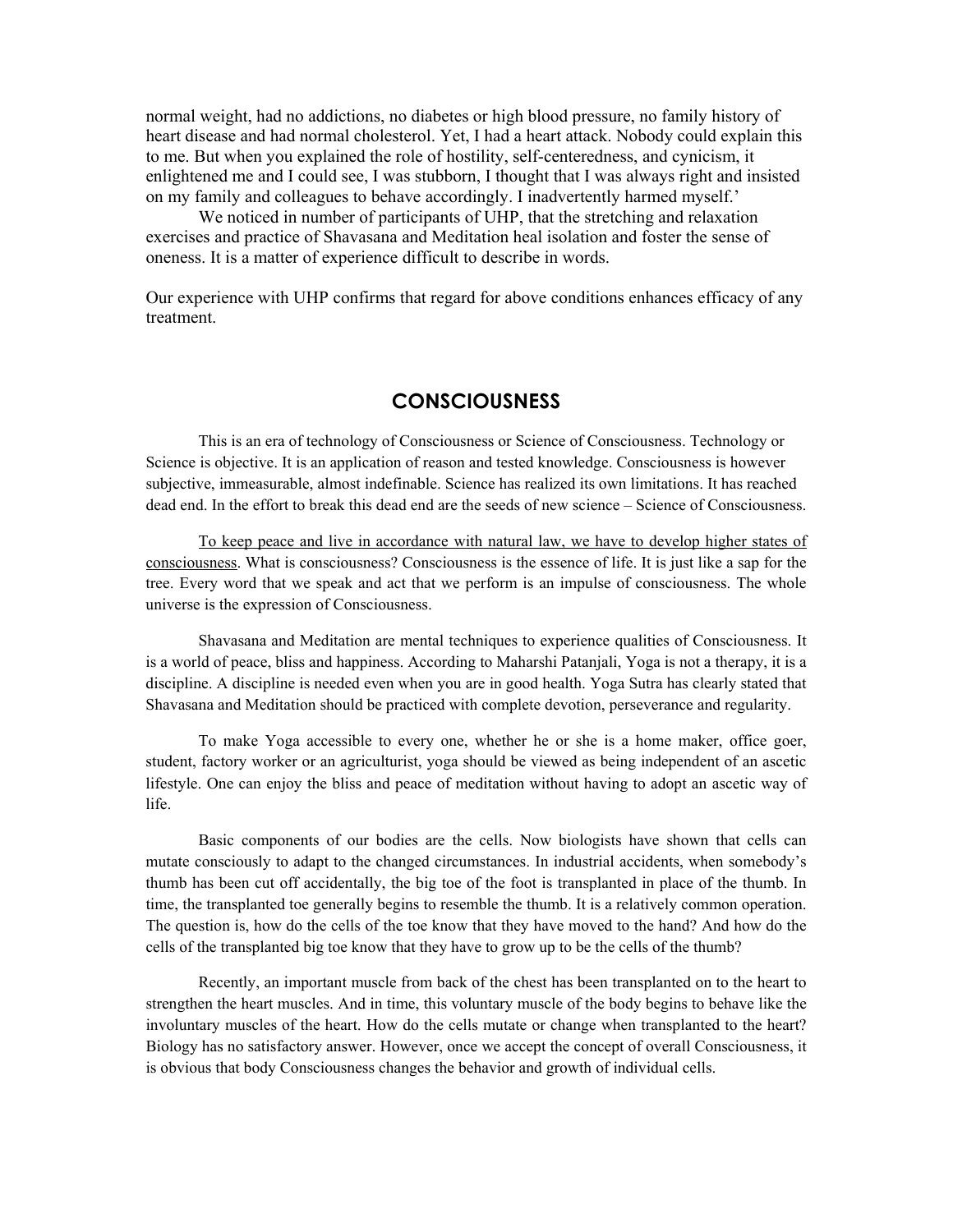*In a dramatic experiment by Paramhansa Yogananda, Yogananda wondered why a rose plant should have thorns. He went to a rose plant near its house and identified his Consciousness with that of the plant. He coaxed it not to have thorns and promised that it would be protected. He did this for several days and eventually the plant stopped growing thorns and thorns that were on it dropped off.* 

Current cancer therapy includes sessions where you are advised to use your imagination to direct your healthy body cells to attack cancer. Medical science is undergoing a revolution. Therapists do not look at the patient as the body alone, but rather as mind, emotion, body complex linked by an overall guiding Consciousness.

Very simply, Consciousness is awareness of one's self and of others. In human being both exist. In animal, there is only awareness of others, not awareness of itself. It is a more limited awareness. In plants the awareness is even less. In the crystal it is still less. But nevertheless it is there.

We are capable of being aware of our own thoughts and capable of focusing our awareness on anything that we may wish. Most of the time our awareness remains focused on all the affairs related to our individual self. The moment our awareness is brought to the element (The Source), which is present in all of us and in all the manifestations of the universe, the healing begins.

Your physical body, mind and intellect are outer layers enveloping your inner Self. You are that Supreme Self. Right now you are not aware of this simple truth. All the time, your attention is upon your body, mind and intellect and their functioning. You identify yourself totally with them. Your identification with these gross components of your personality causes all your sorrows. Shavasana helps you to reach your innermost core and gain enduring peace and happiness.

"We are both actors and spectators in the great drama of existence," says Niels Bohr. The Soul is a 'two-in one' – the actor *I* and the spectator I. The actor *I* is the *I* that goes through one's roles in life, the agent, sowing actions and reaping fruits. The spectator I is the pure Self, pure Consciousness, Atman, the silent Observer or the sheer Witness – *sakshi cheta kevalo nirgunascha.* 

Normally we lump the two together, not teasing the actor and the spectator out. The educational and career grooming we go through does not prepare us to differentiate the two. This is our spiritual illiteracy. This spiritual privation strains and spoils relationship, scuttles skills, gifts and faculties, muddles attitudes and behaviors and we end up looking for stress remedies.

All the weight that sits on us and is crushing us by way of stress and peacelessness is the weight of a lumped up *I*. Separate the two *I*s and the weight goes. The essence of spiritualism is the separation of the actor *I* and the spectator I and the resultant freedom for the latter from emotional involvement in the roles of the former. That is the gift of the Vedas, the Upanishads, the Gita, the Yoga Sutras and all.

The Spirit is the spectator standing by the actor and watching the latter going through his roles and functions. Practicing Shavasana is training oneself to identify oneself with the spectator and to keep aloof from the actor.

Every morning, close your eyes for just one full minute, addressing yourself, detach yourself from the actor *I* and assume the spectator I. Tell the actor *I* to go through his/her roles for the day. Assign each role – father, worker – its jobs and instruct it to do things to perfection or as best as possible. Tell the roles that they would be under watch and would be pulled up for shortcomings. At night before going to sleep, sit up addressing yourself for another full minute. Call each role and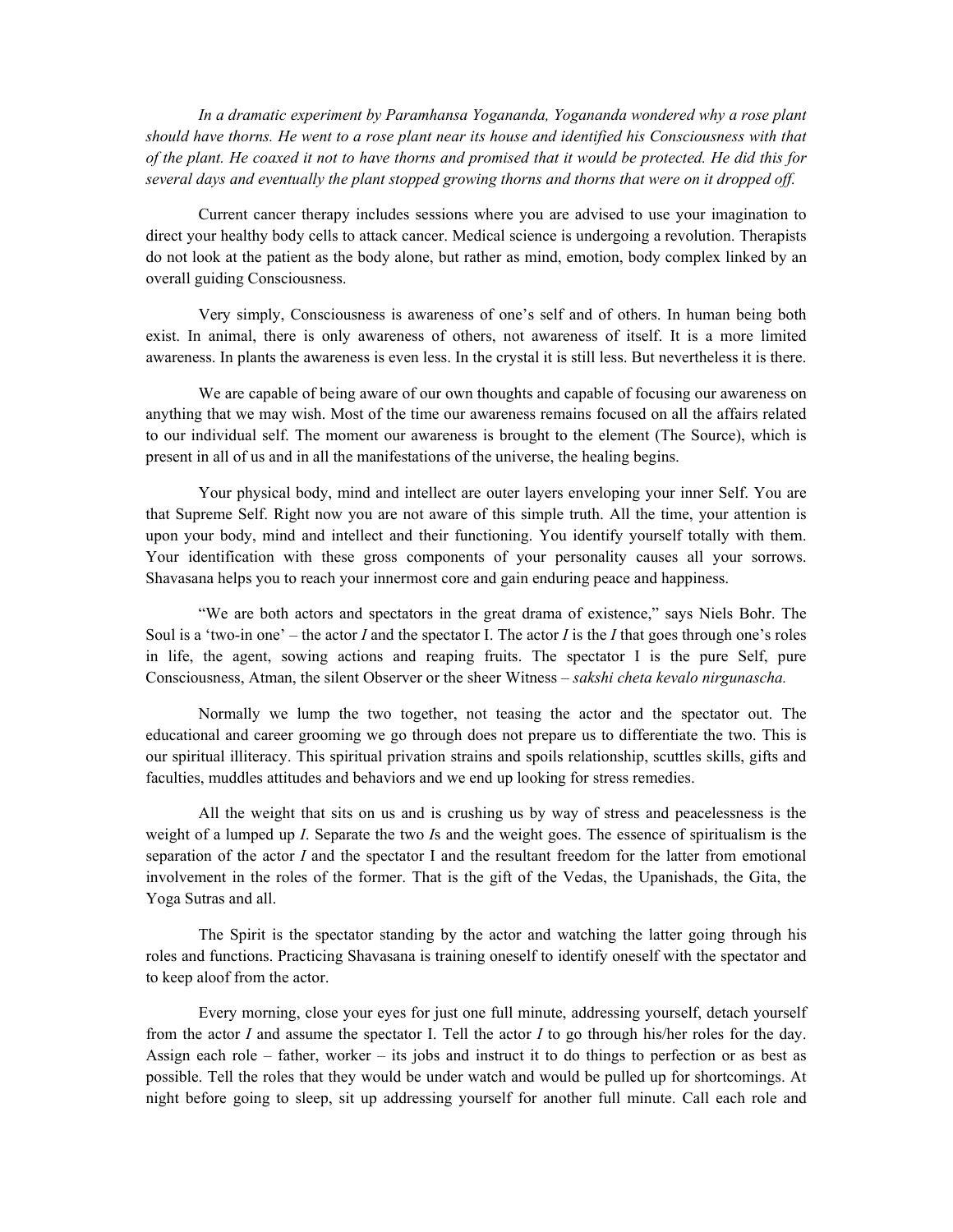review its performance for the day. Pull them up for shortcomings and praise them for good performance. Divide the losses and gains, failures and successes amongst the roles, keeping nothing for yourself, and be unburdened and free and go to sleep with a peaceful mind.

### **Present Moment**

The present moment is of vital importance in creation of health.

 As a species, we are obsessed with the future. But life, economics and the weather resist most of our efforts to control them.

Life is not last year, or ten minutes from now; it is NOW, this very moment. The past is unalterable; the future is beyond our control. All we have is NOW. When one lives fully in each moment one opens oneself to beauties that might otherwise escape one entirely.

The surest way to bring on a negative mood is to deny the present, either by dwelling in the past or by fantasizing about the future. The more fully we can bring all ourselves to each moment, the more our capacity is available for living.

The present moment is to be accepted, as it is the result of myriad of forces that have occurred in the past. The quality of the next moment to be born is largely dependent upon thoughts, words and actions in the present moment. Thoughts come first. If you speak differently from what you think, the following moment will be the result of your thoughts, not your words, and the action will have to reflect your words; otherwise howsoever good your words may be the next moment will be according to your action and not your words. You have to walk your talk. These observations are the outcome of the results seen in hundreds of coronary heart patients who have practiced Universal Healing Program for more than fifteen years. We have arrived at this conclusion after experiencing the calming and healthful effects of Shavasana and Meditation in all our participants of UHP. The stretching and relaxation exercises done with awareness on the stretching and relaxation process unite the mind and body in the present moment. That is yoga-that is meditation.

 The quality of the present moment can be ascertained with the awareness of the quality of breathing during that moment. With practice of Shavasana and Meditation, one can easily know the state of one's mind. With consistent effort, one can alter the thought and state of mind by abdominal breathing.

*I will look to the moment, and miraculously, the future will take care of itself.* 

## **DEEP BREATHING**

Deep breathing prevents harmful reactions to stress. If you practice deep breathing for a few minutes each day, you will find that events do not upset you as much as before. Also, whenever you feel upset taking few slow deep breaths can help break stress cycle and clam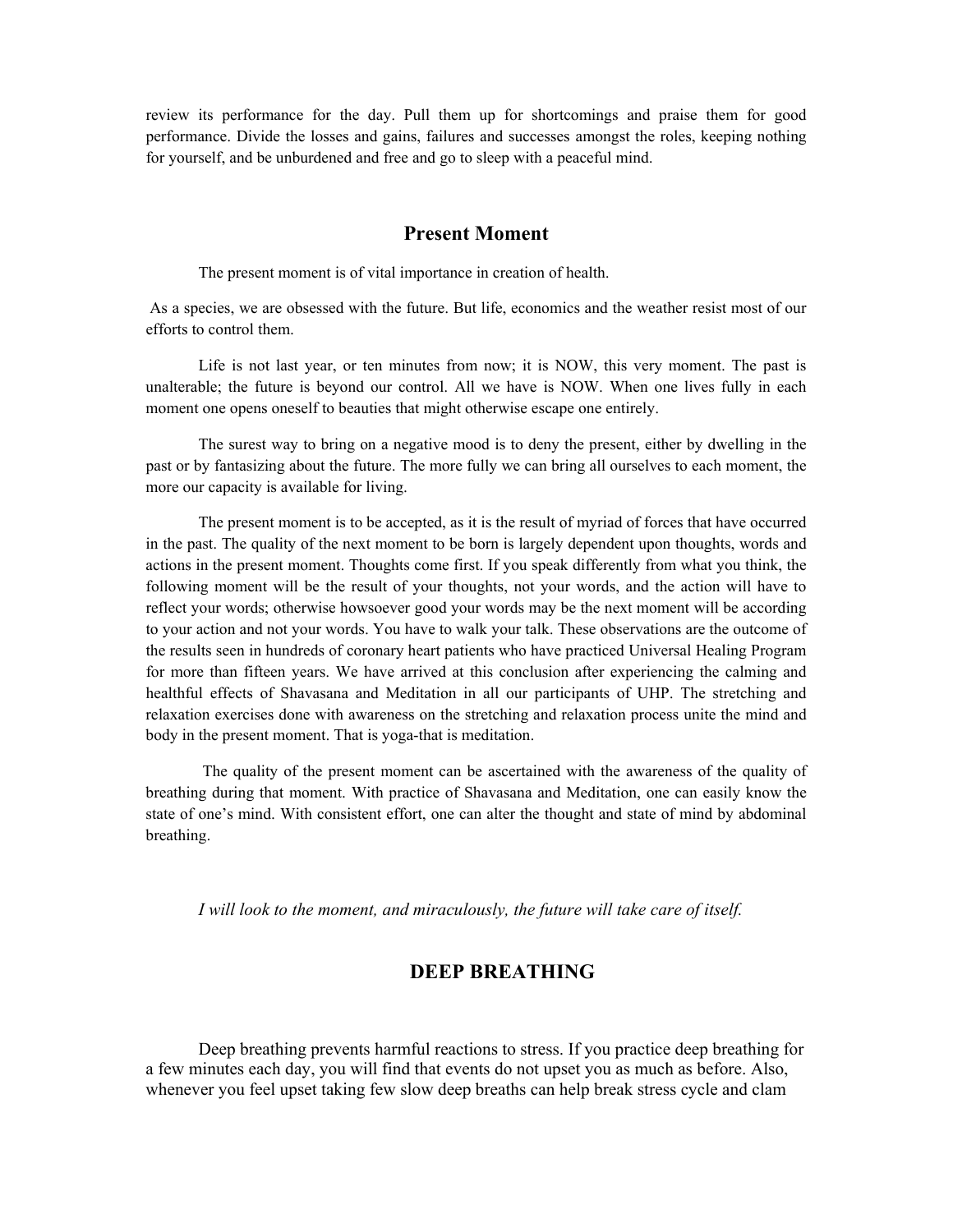you down. Even when you can not control the situation, you can always control your breathing and thus change your reactions to those circumstances.

**Technique:** Exhale completely through your nose. Place your right hand on your chest and left hand on your abdomen. Then begin to inhale by filling your abdominal area with air. As you do this, your left hand alone should begin to rise and your right hand remains still. After filling your abdomen with air, keep inhaling, filling your lower part of chest, this should now cause your right hand to rise. Your chest expands as you inhale. Keep inhaling and feel the air rising even higher in your chest. As the air reaches the top of lungs, you will feel your collar bones begin to rise. At this point, be careful not to draw your abdomen inward.

 To exhale, repeat the same process in reverse, i.e. from the top to the bottom. Feel your collar bones lowering as you empty the top of your lungs. Continue exhaling as you feel the upper and then the lower parts of the chest contracting. Finally, allow your abdominal muscles to contract thereby pushing out whatever air remains.

 Practice deep breathing for a few minutes every day. Also do it whenever you have some free time or when you are feeling stressed.

### **ABDOMINAL BREATHING**

Abdominal breathing is one of the simplest yet most powerful stress management techniques. Your diaphragm is a large muscle which is located between your chest and abdomen. When you breathe in, diaphragm moves down and your abdomen swells up; when you breathe out the diaphragm moves up and abdomen moves in. A new born child breathes with the abdomen. As the child gets older, breathing becomes partially intercostal (i.e. chest breathing). During adult life most of us breathe only through the chest. Abdominal breathing is almost forgotten. So much so that when the person tries to inhale, his chest expands but the abdomen moves in, which is incorrect. It makes the breathing process less effective. Lower lobes of the lungs are perfused with greater amount of blood than the upper and middle lobes. By abdominal breathing lower lobes get properly ventilated. This is the physical advantage of abdominal breathing. But there is more to abdominal breathing than the simple physical advantage. It has been noted that during sleep and relaxed state the breathing automatically becomes abdominal. During anxiety state breathing becomes rapid and is fully intercostal. When the individual purposely breathes slowly and deeply through the abdomen the effect of stress on the body is reduced. This is borne out by favorable change in the brain wave pattern (alpha) during slow abdominal breathing.

 The abdominal breathing now enjoys prominent position in stress management. In adult life breathing is largely thoracic and at times abdominal. An infant breathes only abdominally. Of late the advantages of abdominal breathing have been understood very clearly. It at once calms the sympathetic system and activates para-sympathetic system, reducing the heart rate, systolic blood pressure, oxygen requirement of the heart and the viscosity of blood. The abdominal breathing requires some practice. However, it is very simple and easy to practice in almost any situation. Once the technique is mastered, one may practice it daily, at least 3-4 times a day, for 10-15 breaths each time. The benefits derived from abdominal breathing may diminish if you are not regular in your practice. The effect of this yogic exercise is also dose-related. We call it 'Yogic Exercise' because it is a very useful tool for getting mental and physical relaxation. When an individual practices Shavasana and Meditation, breathing automatically becomes abdominal and mind becomes quieter with the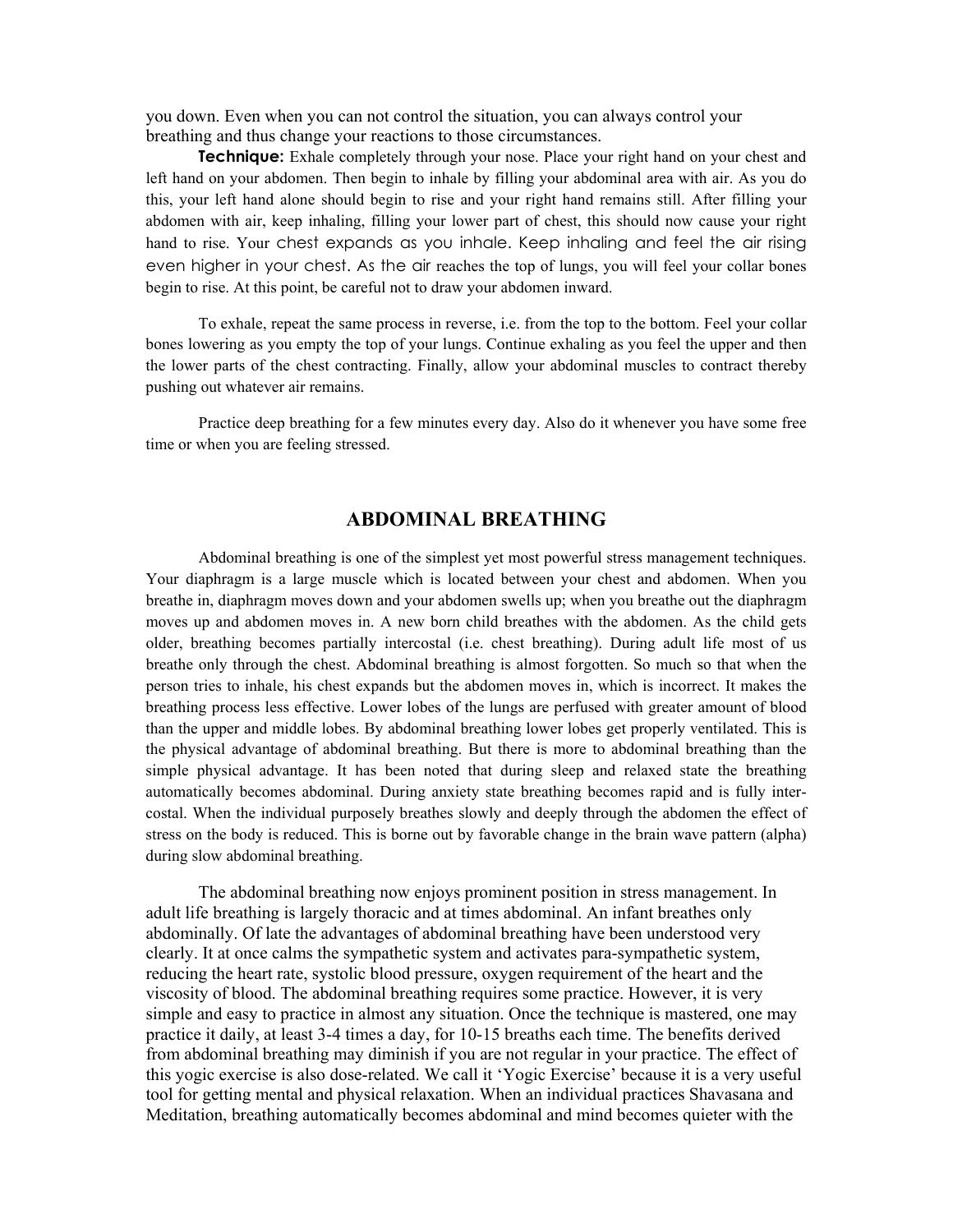abdominal breathing. The peace of mind that follows has a great power to heal. Healing occurs, following the production of alpha activity in the brain and secretion of endorphins and health giving immunoglobins. Above all an individual experiences Oneness with his Inner-Self. This connects him with the wide world. Our participants who have regularly practiced Shavasana, meditation and abdominal breathing have experienced a great sense of empowerment in their daily activities. Some have admitted to have gained greater control over their temper. Some have observed that they were able to control their taste for fried foods and sweets without feeling deprived of them. They experienced great power over their life through this yogic practice.

### **Science of Shavasana**

Today science has realized its own limitations. It has reached a dead end. In the effort to break this dead end are the seeds of new science - Science of Consciousness.

To keep peace and live in accordance with natural law, we have to develop higher states of Consciousness. What is Consciousness? Consciousness is the essence of life. It is just like sap for the tree. Every word that we speak and act that we perform is an impulse of Consciousness. The whole universe is the expression of Consciousness. Since Consciousness is the most basic element of every one's life, knowledge of Consciousness is the basic necessity for every one to exist and enjoy life to the fullest.

To experience the qualities of Consciousness, we have to practice Shavasana and Meditation. Meditation as well as Shavasana are mental techniques to find **Inner Peace**. It is a world of peace, bliss and happiness. According to Maharshi Patanjali, Yoga is not a therapy, it is a discipline. A discipline is needed even when you are in good health. Yoga sutra has clearly stated that Shavasana and Meditation must be practiced consistently with complete devotion, perseverance and regularity.

The human body and its functions are regulated through a nervous system consisting of the brain, spinal cord and nerves. The nervous system has two distinct parts, one of which is under voluntary control. Most of the ordinary functions of the body like walking, and working fall under the category of voluntary control. Vital functions of the body like respiration, circulation, and digestion, are involuntary.

The human body has developed some self-regulatory mechanisms for its survival. In the case of fear, the sympathetic nervous system is activated which prepares the individual either to fight or run away from the fear (flight). As the danger disappears, the parasympathetic nervous system comes into action. These calms down the individual. In real emergency situations, stimulation of sympathetic activity is helpful to "fight". Hence it is known as sympathetic. However, when it remains stimulated during chronic stress and in imaginary fearful situations, it is a drain on the energy of the individual and proves harmful. Shavasana and meditation activate the parasympathetic nervous system which makes secretion of hormones like adrenalin, noradrenalin and corticosteroid normal. As a result, the heart rate, blood pressure and blood sugar become normal. Blood becomes thin and the arteries dilate. The formation of lactic acid is also reduced which results in retardation of the aging process. Endorphins and neuropeptides are secreted from the brain. This brings peace and joy. It is noted that when an individual achieves this relaxation, slow rhythmic alpha activity is recorded from the frontal lobe of the brain. Various chemical changes occurring in the body promote healing by increasing the immune status of the individual. Thus, all the degenerative processes of the body are retarded and regenerative processes get accelerated.

Shavasana has been practiced from ancient times in different ways. Physical and mental relaxation achieved by Shavasana has no equal.

The purpose of this asana is to assume a dead-body posture. There are various techniques to perform this asana. The one adopted in the program of Dr. Dean Ornish has been evolved by late Swami Satchidanandaji of Virginia, USA. It relies on the premise that for optimum relaxation of muscles of the body, prior stretching of the muscles is necessary. Experience has shown that if relaxation is preceded by stretching, it yields optimum results. A very significant point to remember is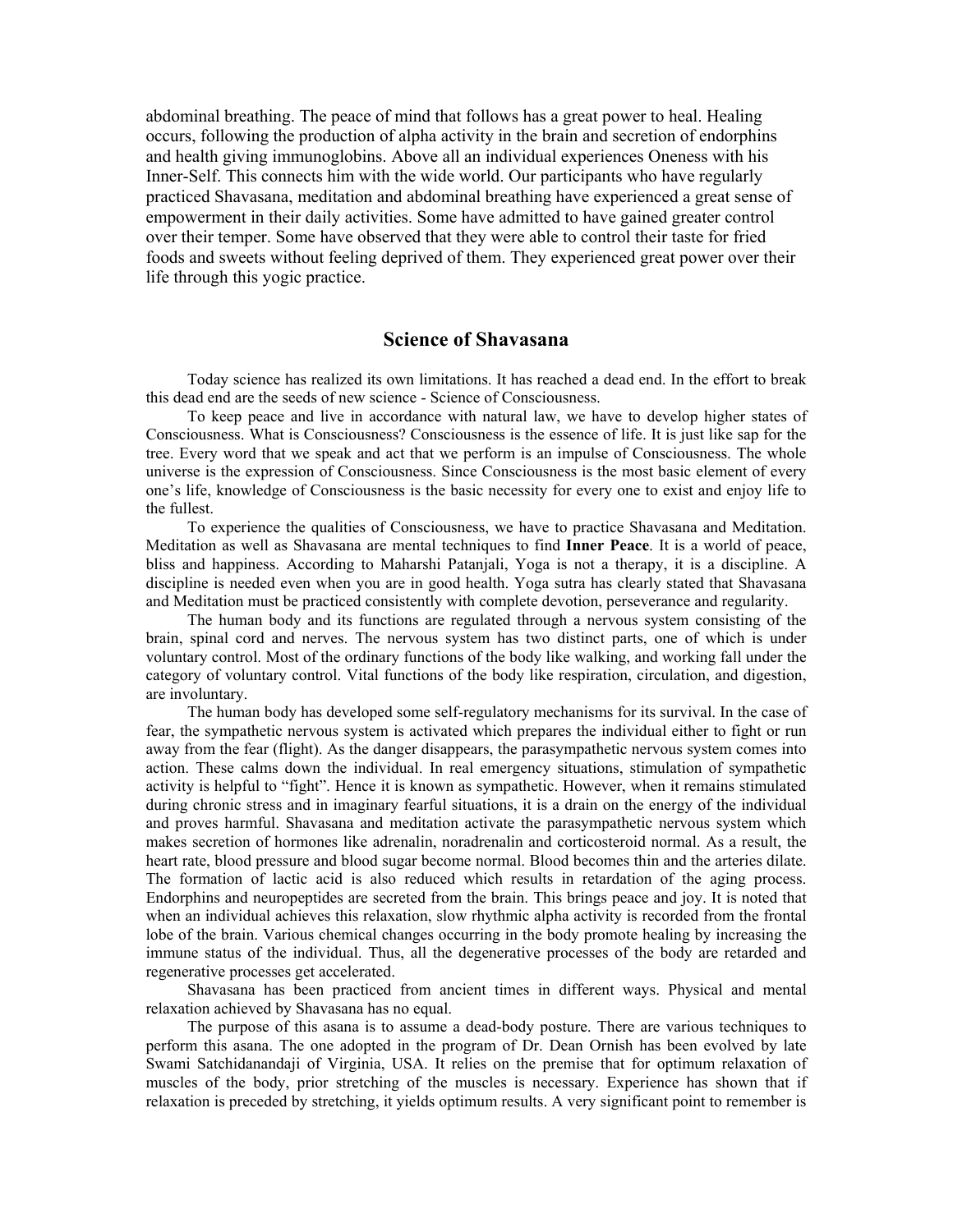that while stretching a particular group of muscles, it is not correct to believe that the more the stretching, the better the relaxation. The stretching must be just enough to create a pleasant sensation. The awareness of an individual doing this exercise must be focused on the process of stretching and relaxing. The simple observation that the awareness must be brought on to the part of the body being stretched is the cardinal feature of the technique, without which the benefit of Shavasana is not complete.

Shavasana and meditation explain scientifically how you could exercise your optimum capacity for efficient and productive action. Your present actions are not tuned for maximum output. That is because of lack of mental concentration. As you are acting in the present, your mind rambles into the past and fantasizes about the future. It broods over memories of what has been done earlier or over expectations of results to come. Your mind hardly remains in the present. This is the quality of the human mind. Shavasana and meditation provide you with the ways and means of controlling the mind. They help you to concentrate, to channel your mind towards the present activity. Shavasana and meditation prevent the dissipation of your mental energy in unproductive channels of the past and the future. Your activities are thereby rendered more efficient, more fruitful, and more productive. They provide a blue-print for efficiency, productivity and prosperity.

The practice of Shavasana prepares the individual for meditation. Shavasana, as we know, stems from the progressive deep relaxation. It is achieved by prior stretching and relaxation of the group of muscles one by one as shown by the various stretching and relaxation exercises. Indeed, bringing of awareness to the present, that is, to the process of stretching and relaxing is of crucial importance. As the Father of medicine Hippocrates has observed, the mind is present in all the cells of the body and so when the body is relaxed during Shavasana, the mind too automatically relaxes. This is the essence of Shavasana.

Moderate stretching and relaxation exercises followed by Shavasana and meditation bring about the desired relaxation with all the helpful changes, via increased secretion of endorphins, decreased formation of lactic acid and reduction in secretion of noradrenalin and adrenalin. Balance between parasympathetic and sympathetic or right and left brain will promote health. The right brain stands for intuitive instinct and the left brain for hard logic. While in relaxation mode the parasympathetic tone is more active than the sympathetic, the right brain is more active than the left, while in the stress mode the reverse occurs.

When a complete relaxation of the muscles of the body is achieved, the individual brings his awareness to the natural process of breathing. He now becomes a witness to his own breathing process without any special effort to breathe in a particular manner. It is only the natural process of inhalation and exhalation that is witnessed. This brings about relaxation and the peace of mind. When the individual's awareness gets focused on the natural process of breathing, the suggestions are given that all the muscles of the body are now relaxed, and hence the coronary arteries which are made of muscles are also relaxed. This leads to dilatation of the arteries and increase of blood flow to the heart muscles. It improves the functioning of the heart, which in turn increases the perfusion of all the cells of the body with the result that the individual feels very energetic and well.

All the advice in the management of coronary heart disease regarding hygienic measures like regular walk, giving up tobacco, moderation in use of alcohol and reduction in dietary fat and animal protein are physical measures. They do not deal with the root causes of stress like the sense of isolation, anger, hostility and fear of death.

The yogic disciplines, abdominal breathing, Shavasana and meditation, increase the inner strength of the individual and foster the feeling of connectedness bringing about a reduction in stress.

Shavasana helps you develop spiritually. It puts you right on top of the world.

**Technique of Shavasana:** Normally to practice Shavasana one lies down flat on his back. However, Shavasana can be practiced even in a sitting posture. In our program, quite a few have practiced it while sitting in a wheel chair. The Practice of Shavasana begins with bringing one's awareness onto one's body. Normally our mind is wandering. Bringing the awareness to the body and keeping it there, is the first vital step to control the wandering mind. With practice one can bring the awareness onto the body very gently and if the mind wanders, without undue force gently bring it back to the body. The benefits derived from Shavasana depend upon the adherence to the simple guidelines explained here.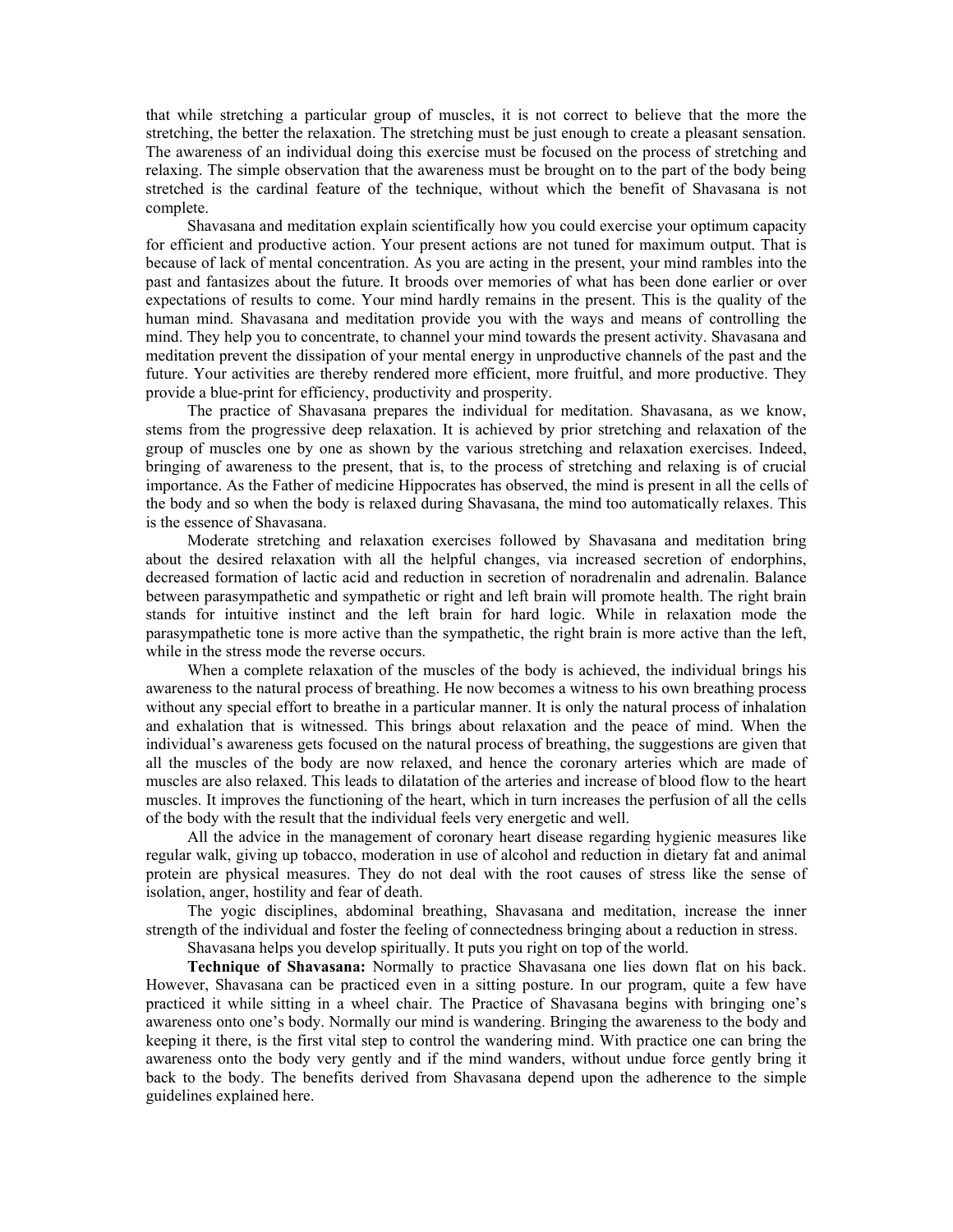Lie on your back. Keep your feet 12" apart. Let each foot lie on its side in a comfortable position. Keep your arms 6" away from the body with your palms facing the sky and fingers half bent.

Bring your awareness to the feet and bend the toes towards the ground, feel the stretch and then relax. Do this exercise again. Now forget the toes.

Bring your awareness to your left leg. Stretch the muscles of the left leg from toes to the hips, lifting the leg a little off the ground. Feel the stretching of the muscles. Then relax. The leg will automatically fall to the ground. Repeat the same. Now forget the left leg and repeat the same with the right leg.

Bring your awareness to your back. Contract the muscles of the lower back and pelvic region (around the hip joints). The body will rise slightly off the ground. Feel the stretch, then relax. The body will come down automatically. Repeat the same.

Bring your awareness to your chest. Contract the muscles of the chest while inhaling and raising the chest a little off the ground. Feel the stretch and then relax. The chest will come down automatically. Repeat the same.

Bring your awareness to your arms. Close both fists. Contract the muscles of the whole arms up to the shoulder lifting the arms a little above the ground. Feel the stretch and then relax. The arms will come down automatically to the ground. Repeat the same.

Rotate the neck from one side to another side gently as if somebody is holding the neck and moving it. Feel the stretch, and then relax keeping the neck in a comfortable position.

Bring your awareness to your jaws. Open the lower jaw towards the chest and experience the stretching of the muscles of the jaws and the cheeks. Feel the stretch and then relax, bringing the jaw back to the normal position. Repeat the exercise.

Open the eyes gently and fully, stretching the muscles of the eyes, brows and the forehead. Feel the stretch. Then relax these muscles, letting the eyes close effortlessly. Do this exercise again.

Having relaxed the whole body, the practitioner remains in the relaxed position forgetting his whole body, and brings his awareness to the natural process of breathing. Resting in the comfortable position he gradually becomes one with the breath and remains in that state for a few minutes.

While he is one with his breath, he is meditating. So in a nut-shell, Shavasana starts with meditation on the body and ends with meditation on the breath.

**Quick Shavasana:** Swami Satchidanandaji has shown a technique to perform Shavasana in a short time.

One lies flat in a relaxed position. Having brought his awareness to his body and gently keeping it there, he contracts the muscles of the whole body, raising his head a little off the ground. His arms, the lower trunk and both legs are also raised a little off the ground. He experiences the stretch in all the muscles for a few seconds and then relaxes them bringing the body back to position and experiences the relaxation in the whole body. He does the same exercise once again.

In the relaxed posture, forgetting the body, the practitioner focuses his awareness on the natural process of breathing. Without making any effort to change breathing, he becomes a witness to every single breath that goes in through the nose during inhalation and every single breath that comes out during exhalation. This way he becomes one with his breath. He remains in this blissful state for two or three minutes. Then he takes in a deep breath and exhales slowly. He gently opens his eyes, makes some movement of his hands and feet, turns on his side and assumes sitting position.

The whole exercise would take less than five minutes but it refreshes the practitioner for a long time. It is easy to see that a complaint of lack of time to do this simple asana is irrelevant. Those who have back pain may not contract the muscles of the whole body. They may contract only the muscles of the hands and lower trunk, raising only the hands and the legs off the ground, keeping the upper trunk and head in a resting flat position.

# **Science of Meditation**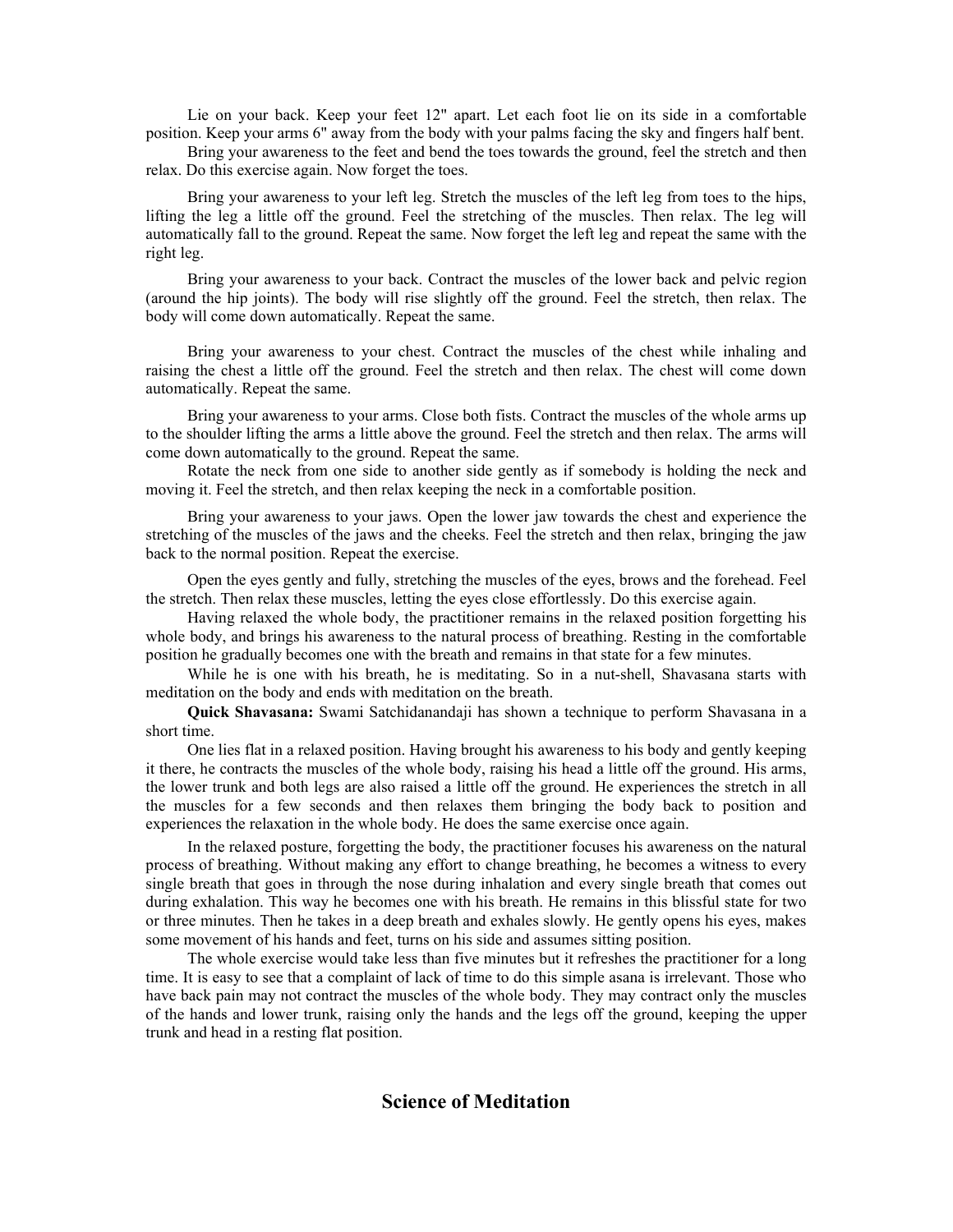**Prescription for the Present Day Ills:** The last two decades of a fascinating century have witnessed an unprecedented change in many of our values, systems and customs. This change invites a challenge to look at one's inner self and external situation and balance these two distinct and yet interrelated worlds. The balance between the inner and the outer worlds - the spiritual and the physical - is the only valid response to the demands of life in the present times for the survival of the human race. The practice of meditation helps to overcome the worry and stress of modern life and obtain a state of calm that at once refreshes the mind and relaxes the body, and thus achieves a balance between the spiritual and the physical.

The word "Meditation" is derived from the Latin word 'Meditari', which means to heal. Meditation heals the whole man - body, mind and soul.

**Why Meditation?** The human mind is constantly churning thoughts. It is always engaged in thinking of the past or of the future. It seldom remains in the present. It is estimated that an average person remains in the present for hardly an hour and a half during 16 hours of his waking period. This wandering state of mind causes stress, which alters the immune response and causes many stressrelated diseases.

The greatest limitation comes from our perception that we are merely individuals limited in space and time. Man sees himself as a separate entity. This is an illusion, even if a stubborn one, and creates isolation. The feeling that the other person is separate from you is the root cause of hostility, self-centeredness and cynicism. In fact, we are also eternal, - limitless in time and space without a beginning or an end. When the individual experiences his real identity, he feels connected with the rest of the world, wisdom dawns on him and his capacity becomes unlimited. Meditation has the potential to enable the individual to experience his real identity. But meditation is even more than this.

**What is Meditation?** Remember an activity in which you were totally engrossed. In such a state you did not realize how the time passed. Even when several hours passed you felt as if hardly a few minutes had elapsed. It is a wonderful experience. Your vision widens. Your time-sense expands. Such a condition is called "Meditation".

Meditation is simply bringing our total awareness on one point or subject. It may be our breath, a rhythmic sound or any other activity. There is nothing esoteric about meditation. It is easy and can be performed by anyone. In order to meditate, one need not empty or control one's mind.

Meditation brings our awareness on the process of what is happening in the present rather than on the goal. When we think of the goal, generally fear and worry accompany. But when the awareness is kept on the process, there is no fear or worry, and the process becomes more effective.

- Awareness of each moment is meditation.
- Meditation gives an experience of eternity of time.

**Benefits of Meditation:** Meditation has recently become a part of prescription in the treatment of coronary heart disease, high blood pressure, diabetes, depression, insomnia, rheumatoid arthritis, peptic ulcer, certain skin diseases and even cancer. With only three minutes of meditation, oxygen consumption is reduced by 20% as compared to 8% reduction of oxygen consumption after six hours of sleep. The rate of increase of entropy (wear and tear) which is common to all living things also drops during meditation.

Many industries use meditation to raise productivity and efficiency of their employees. Educational institutions have introduced meditation in the curriculum to increase concentration on the studies. It also makes students more disciplined and prepares them to meet the challenges of the present times.

Meditation can be extended to many other areas of life. For example, if you bring your awareness to the process of eating, you will not overeat. Even while you are walking, if you bring your awareness to the process of walking, the benefits are more than otherwise.

By an inner mastery, it is possible to control all outer events. The realization of Soul-Force brings forth the qualities of the Soul – love, compassion and freedom from fear.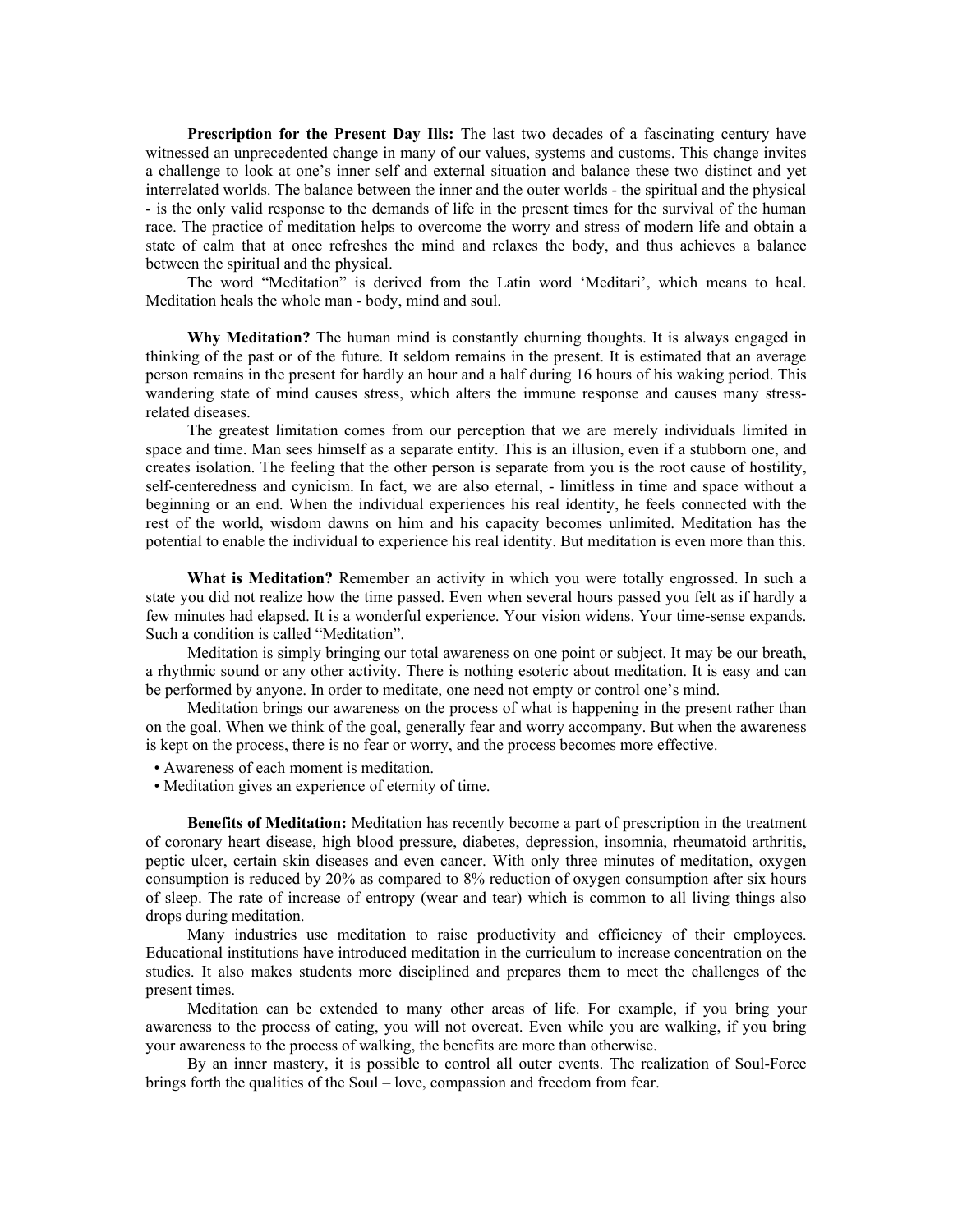**Preparing for Meditation:** Select a quiet corner. However, with practice you will be able to do it anywhere and at any time. It can be done in sitting position on the floor, in a chair, lying on your back or even in the standing position. Meditation becomes easy after Shavasana. If there is no time for Shavasana, one may take some few slow deep breaths or do abdominal breathing which will calm the mind. Whenever you feel upset, taking a few slow deep breaths can break the stress cycle and calm you down. Even when you cannot control the situation, you can always control your breath and change your reactions to those circumstances.

During meditation, normally keep the eyes closed to avoid distraction. It is equally important to keep the body still. However the body tends to move in the beginning. Ignore it and continue meditation. If you still feel uncomfortable, you may move a little to assume a more comfortable posture. Meditation can also be done by becoming one with a rhythmic sound like Om. One may not meditate immediately after meals. During meditation blood flows towards the brain whereas blood is needed by the digestive system after the meal. Normally one may meditate for 10 to 20 minutes morning and evening. The schedule should be free from stress. Meditation even for 2 to 3 minutes is also beneficial. Regularity in practice of meditation is more important than the length of time.

**Technique of Meditation:** There are several techniques of meditation. Here is one which we have found simple to adopt.

- Sit on the floor cross-legged. It is called sukhasana.
- Rest your hands on the knees with palms upwards and fingers half-bent in a relaxed position.
- Sit erect and still. However avoid stiffness. Gently close the eyes.
- See with the closed eyes that there is no stress in any part of the body from toe to head.
- Do abdominal breathing to quiet the mind. Now bring your awareness to the process of breathing. Experience the cool air of the breath going in and the warm air coming out of the nostrils. Be one with the process of breathing. Let not a single breath go in or out without your awareness.
- While breathing you inhale not just air but also Prana- Life-Force and Light.
- Thoughts will come and go but you remain unconcerned. Keep your awareness on the process of breathing.
- If your mind still wanders during meditation, gently bring it back to the breathing. Such efforts are part of meditation. Continue meditating until you feel comfortable.
- Now gently open your eyes and slowly come out of meditation.

**When is Meditation Successful?** As soon as you bring your awareness to the process of breathing and become one with it, meditation begins. During meditation time-sense expands. One does not realize how much time has elapsed.

**Why Some Find Meditation Difficult?** You cannot force yourself to meditate. It becomes easy when done in an effortless way. Some people distrust their technique of meditation and are in search of a better method. In fact, all the methods lead to effective meditation.

## **RAMANAMA AND GANDHIJI**

Gandhiji's faith was not illogical. It is true that his faith often served as a beacon and his logic followed the path led by its light. Gandhiji's faith in Ramanama began with the advice by his affectionate housemaid Rambha that his fears would vanish if he chanted the name of Rama. When Gandhiji began chanting Rama's name, he had greater faith in Rambhabai than in Ramanama. But he did not even remember when the faith – induced chant moved from Rambhabai and settled on Rama.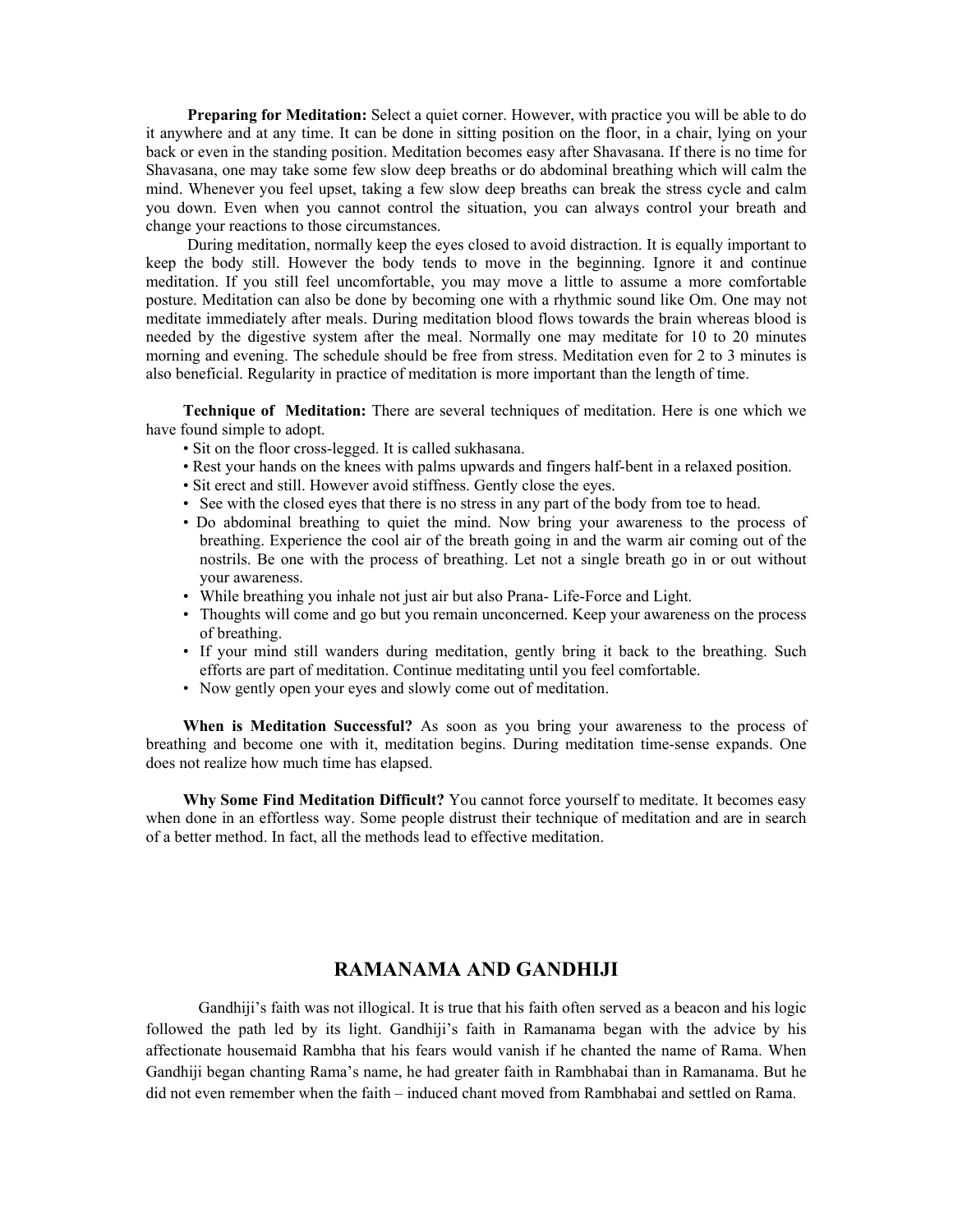Those who are lead by their faith and logic on a common path find that the two function so cohesively that they become inseparable. Truth for Gandhiji was a matter of faith which he had inherited. Incessant reflection on truth yielded the asset of non – violence. Truth for him, in a sense, was an end and non-violence a means. But as he went on experimenting with non-violence with an eye for truth, ends and means lost their distinction. He experienced a similar unification of truth and God. This experience led him from "God is Truth" to "Truth is God".

Such synthesis of faith and logic gradually bring spirituality and science closer to each other and finally unify the two. The value of prayer during illness provides proof of such unity of science and spirituality. A meaning of spirituality is to recognize one element in all creatures. Doesn't science also move in the same direction by recognizing one element in all cells? Thus the paths of science and spirituality ultimately converge at the point of unity. As man begins to understand the essence of this unity, he experiences harmony with the universe. This experience can be holistic. When man experiences harmony in his consciousness, he feels its effect on physical and mental health. When man experiences harmony with others and eventually with the whole of mankind, he moves towards universal peace. When he feels harmony with the universe, he considers himself as an indivisible part of the universe.

The original meaning of the word *Sat* is existence. When Gandhiji says truth is God, he hints at the element pervading the entire universe. He uses the word Rama as a synonym for this allpervasive element. This is an effort to present his philosophy rooted in harmony to India's common people in a popular language.

Gandhiji's field of action is entire human kind. Hence his search for harmony yields the ideology of equality of religions, removal of untouchability and elimination of class. Dr. Ramesh Kapadia's field of action is human body. Hence his search for harmony yields tools such as Meditation and Shavasana. Spirituality is his path-finder and science the engine of progress. Their achievements may vary in terms of commitment and effort. But their direction is the same.

They may be at different points on the path of progress. But both move towards the goal with faith and logical resources. Gandhiji's experiments were successful to the extent that they were people-friendly. The experiments of Dr. Kapadia and other researchers like him will prove socially useful to the extent that they are accessible to common people. Gandhiji's experience suggests that such experiments prove as successful in achievement of their goal as the purity and selflessness underlying their pursuit.

Narayan Desai.

### **What is Ramanama?**

I was invited to deliver a key note address in an all India conference of Naturopathy held in 2003 at Vardha in central India. I was amazed by the choice of key note speaker by the organizer of the conference. I said to them that I am an allopathic practitioner of cardiology and regularly prescribe medicines for the relief of ailments and am personally taking some medicines for the prevention of an illness, which has a genetic trait in our family. In spite of this explanation, they requested me to accept the invitation. During my address to the conference, I happened to mention the faith of Mahatma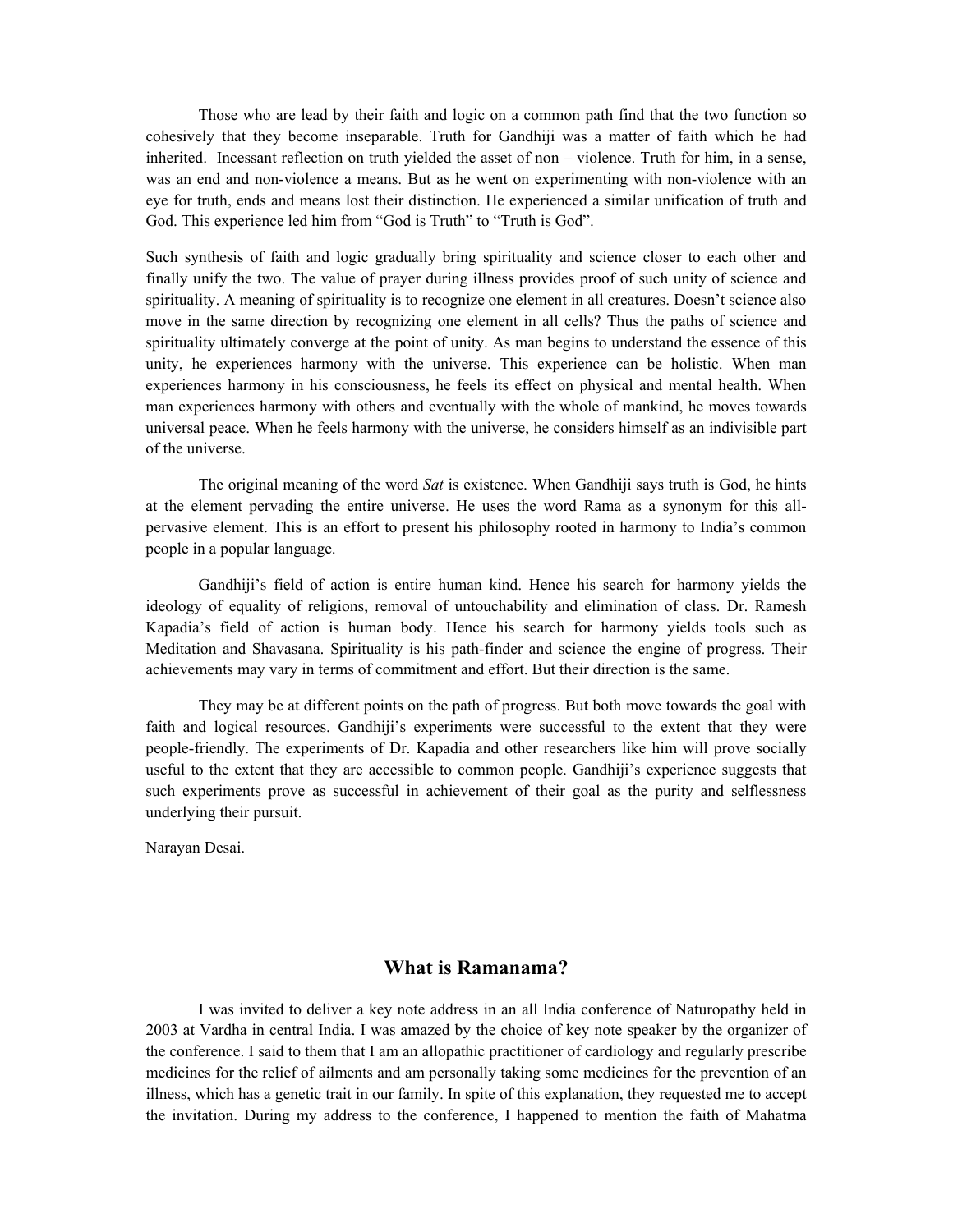Gandhi in *Ramanama* as remedy for all the illnesses. Gandhi's faith in *Ramnama* grew so intense in later years of his life that two days before his assassination, he wrote in his diary that now my faith in *Ramnama* is so real to me, that if I now die of any physical illness, consider all that I have professed up till now as false. Vinoba Bhave a saintly person, who was a disciple of Gandhi, has written a commentary on Gandhi's talks on *Ramnama*. Gandhi's faith in *Ramnama* was not in any individual *Rama*, but in Omnipresent Rama, Allah, or God. I mentioned in the conference, that sometime I would like to explain the healing potential of *Ramnama* as a scientist.

Ramanama is an all-powerful remedy for healthy longevity. Ramanama means nurturing in our heart the qualities of the Supreme Source of our existence. Living life with such feelings ensures health and yields greater success in recovering from any kind of illness.

In Gandhi's words "My Rama is eternal, he is never born. Although he is known as Sita's husband and Dasharath's son, he is all powerful God. Heart filled with His Presence all the time leads to end of all miseries. Rama means Ishwar, Allah or God. You may call Him by the name of your choice. What you need is deep faith in it. Ramanama means compassion and love for all creatures on earth. Ramanama means untiring efforts to keep equanimity in every moment of life. Practice of Cardiology for decades and experience of benefits of Universal Healing Program (UHP) has convinced me that faith in Ramanama means a feeling of oneness with entire Universe. Experience of such oneness in the depth of one's being significantly enhances the effect of any treatment and is beneficial to the receiver as well as to the provider of treatment in any system of medicine. The chances of success of any treatment by the most modern techniques increase a great deal if it is accompanied by feeling of Ramanama.

 Gandhi had developed great ability to maintain equanimity in all situations in his heart while struggling against a myriad of undesirable forces. His faith in Ramanama deepened day by day. He once expressed desire to live for 120 years. He survived fatal assaults thrice during his life. The postindependence situation in India disappointed him so much that he said in despair that he no longer wished to live long. An unflinching faith in Ramanama led him to write in his diary, a day before his death, "My faith in Ramanama is so deep and real to me that if I now die of physical illness, you may regard all my teachings as blasphemy." The next day, he fell to the bullets of a mindless assassin.

The effects of Shavasana and meditation lent scientific support to Gandhiji's thoughts on the value of Ramanama on health. Health and harmony are united in a wonderful manner. I have realized this clearly as a practitioner of cardiology for years.

### **Science of Ramanama**

The founding father of allopathy Hippocrates said about 2500 years ago that our mind is not just in the brain above the shoulders, but it is present in all the cells of the body.

It is difficult to calm the mind. But when we stretch and relax every muscle of the body, the mind gets automatically relaxed and calm. As the mind is present in every cell of the body, this leads to relaxation of the whole body. The experience of mental peace increases the efficacy of any treatment whether it is naturopathy, ayurveda, surgery or allopathic medicines.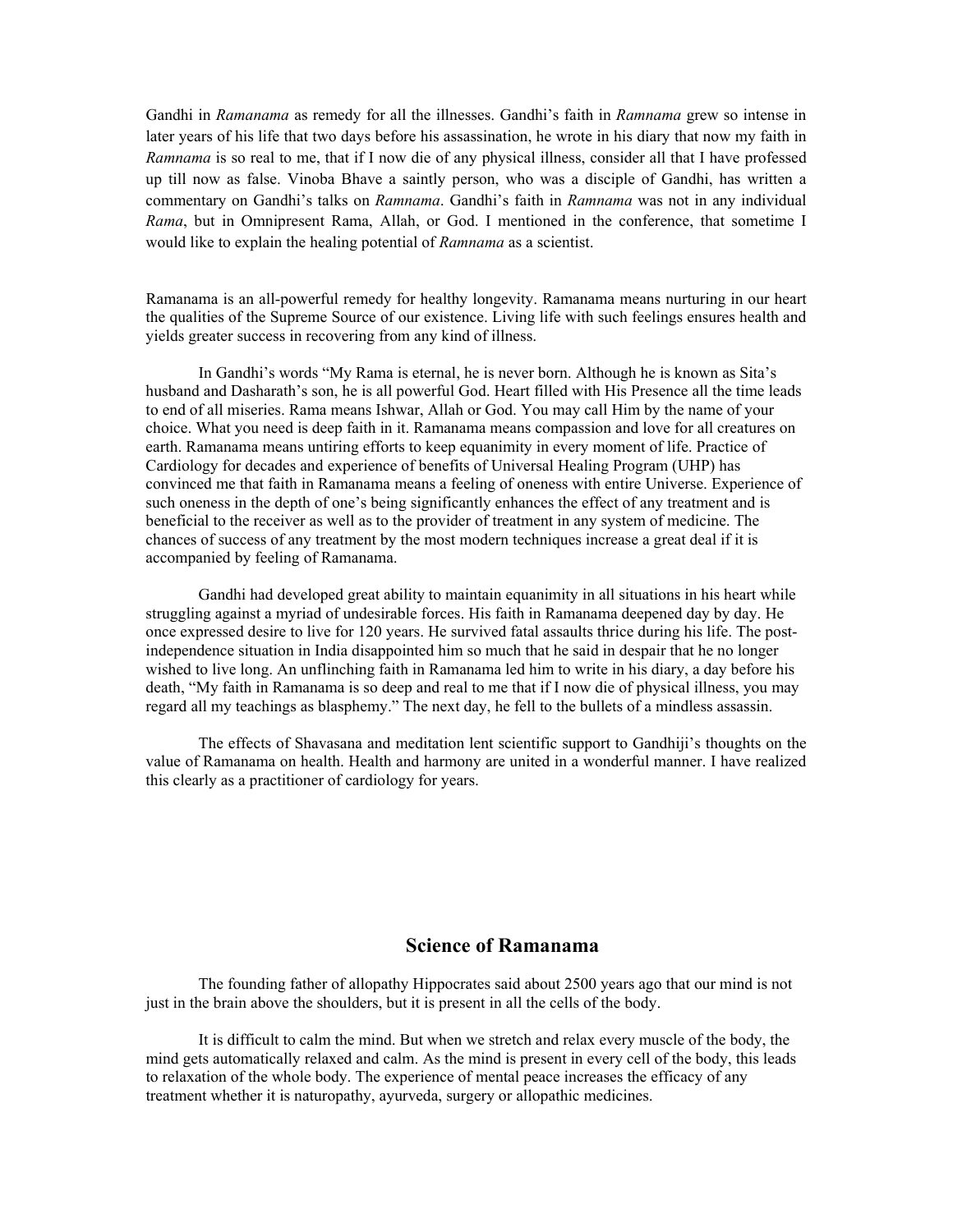Discord in the mind affects body cells. The life ward processes keeping cells live and healthy weaken as a result of discord. The strides of progress by medical science during the last few decades for ensuring long healthy life have clearly shown that feelings in the mind influence every function of the cell. Jain Saint Shrimad Rajchandra said a century ago;' Why do you revel in feeling of discord which is a slow march toward death.'

Harmony means experience of bliss in the depth of our heart and feelings. A feeling of anger causes discord. This distances us from our original element. In such situations we should somehow pacify our mind, remember a past happy event and experience happiness in the mind. And leave solution of the discord to the power of our original element and keep faith in happy results. This amounts to faith in Ramanama or the supreme power.

### **Coming of New Man**

Mankind has so far attained a distinct form of power through development of all sense organs. Having achieved the power, there is constant fear of loss or diminishing of power. To sustain and enhance this power and develop inexhaustible, fearless strength we need to concentrate on evolving inner capability superior to our equipment of senses. Time is ripe for such evolution and it appears that our species will grow with a new personality.

The mother of Pondicherry said during the final years of her life that a new human species was taking shape. This is progressively becoming clear to us. The rise of a new species is visible, although the vision is dim and hence may elude many of us. Many do not know about it and some even refuse to believe in it. In any case, a new species is evolving and is capable of growing fully.

The Mother's words uttered at the end of the nineteenth century are supported by modern science. Such a development is indeed possible. This development will be founded on the forces of love, mercy, compassion and mutual trust. Human beings will enjoy an exhilarating long life. We will thus see the manifestation of the strength of the basic element binding us all.

The power which until now was borne from era to era by sages and exceptional men from Christ to Gandhi will now be visible in common people. It will not be limited to exceptional persons.

In our journey, if we want the original element to be manifested in our external life, that is if we want its comprehensive power to grow in our existence, the only prerequisite is to maintain harmony in our feelings every moment. It is natural in this diversified universe that harmony is disturbed and we remain pre occupied with discord. Our mind is normally busy in discriminating between right and wrong among the events around us. The time we spend on matters of discord draws us away from the original element.

Every cell of our body is made out of an immortal element. The power of that element is geared to maintenance and growth of the cells. The power of the element is weakened by the shadows of various feelings like fear, despair, grief, selfishness, enmity etc. During experiences of trouble, if we remember the original element and faithfully believe in its ability to remove the shadows of feelings, the inner capacity of our cells to heal may get activated. This may make any treatment more successful and ensure health. The main condition for such achievement is to nurture our mind with feelings of unity and harmony.

The universe is a manifestation of an endless, everlasting and immortal element. Human life is the noblest part of the process of evolution so far. Philosophers have paid attention to the sense of emptiness we experience after the progress made in ensuring security and fullness for mankind. Saints and thinkers have been talking about developing qualities of the heart, but the common man has been always concentrated on developing external qualities and chase happiness and wealth. It was difficult for the common man to comprehend the insights gained by saints. But the sense knowledge that nurtures the growth of external qualities points the way to the growth of qualities of the heart. We should ensure that the progress achieved so far does not fail due to our inability to develop qualities of the heart. Vinobaji used to say that a day will come when the wisdom of saints and scriptures will be validated on the table of modern science and it will reach the common man. It will be useful in day to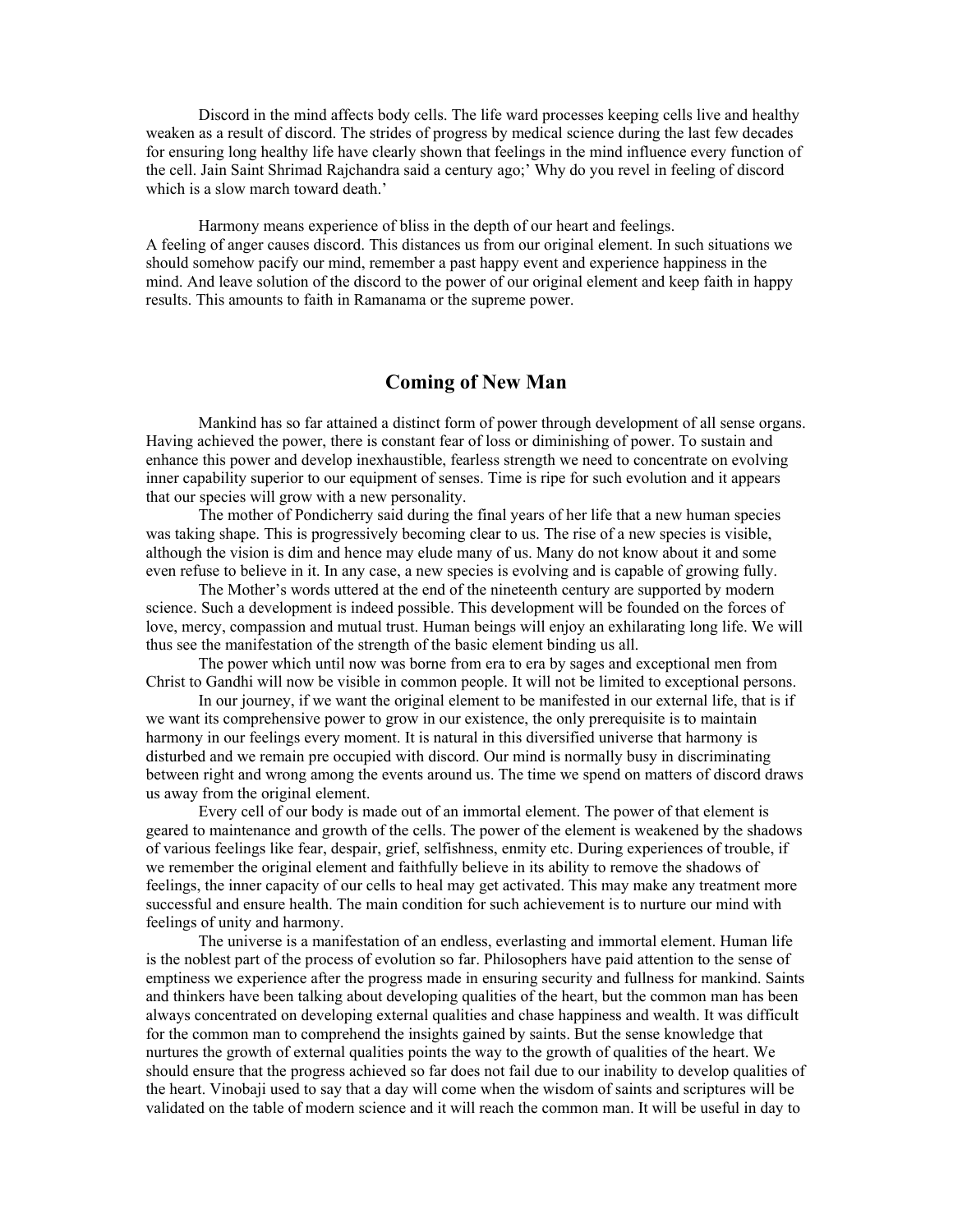day existence and human beings will be ready to develop qualities of the heart. This will be an extremely happy and blissful event. The qualities of heart imply development of feelings of equality and unity and harmony in heart and mind.

Contemporary time is to establish supremacy of our original element in all our activities. This will make it a golden age. As a Cardiac physician and in view of my thoughts on the success of UHP I have come to the conclusion that the techniques of Shavasana and meditation preached by sages is an effective means for the experience of the original element.

Feeling of discord in our sentiments obstructs the full growth of the qualities of Supreme Entity in our life. If we dispel discord and bring harmony, all the beneficial powers of the original element will manifest in our life and we can lead a life of healthy longevity. We are all one at one level, although we appear distinctly different. If this sentiment grows in the whole mankind, a new age will begin. Shavasana and Meditation are a handy tool to develop a sense of oneness and facilitate the birth of a new age- a new man.

## **Frequently asked questions**

#### **Q: 1. What is the proper diet for patients of coronary heart disease?**

**A:** In an average Indian diet, the fat content is about 30 – 40% of the total calories. Recommended fat intake for a heart disease patient is less than 10%. The diet recommended is purely vegetarian. It should be rich in complex carbohydrates and vegetable proteins, like grains, pulses, lentils, fresh green vegetables and season's fruits. However, intake of simple carbohydrates and excessive use of salt should be limited. Simple carbohydrates include refined sugar, jaggery, polished rice, preparations of rice (puffed rice, and poha), soft drinks, fruit juices, honey and sugarcane juice.

#### **Q: 2. What type of symptoms should prompt one to seek immediate medical help to prevent a Heart Attack?**

**A:** If you experience discomfort in the chest, like a feeling of tightness or severe pain, which may or may not radiate to either of the arms, with or without a choking sensation in the throat or any unusual feeling of distress in the chest, you should immediately call for an ambulance to get your pain evaluated in a nearby hospital. This is important if you are prone to coronary heart disease because of strong family history, high blood pressure, diabetes, high cholesterol or a habit of smoking. If the pain is diagnosed as acute myocardial infarction (heart attack) or unstable angina, then angiography followed by angioplasty or bypass surgery is necessary. One 325 mg tablet of Aspirin (to be avoided if there is known allergy to aspirin) dissolved in water should be taken immediately. Four to eight pills of 75 mg of Clopidogrel may be taken with a glass of water and a Sorbitrate can be taken under the tongue if there is delay in getting emergent medical help.

#### **Q: 3. I get angina pains and I am afraid it may result in a fatal heart attack. What is chronic angina and what is unstable angina?**

**A:** Chronic angina is an experience of discomfort and pain in the chest, which comes with predictable exertion like walking with a particular pace, walking immediately after heavy meals, climbing high stairs or during a burst of anger. Chronic angina is typically relieved by rest. In a large majority of patients with chronic angina and normal ejection fraction of the left ventricle, conservative medical management is all that is required. Chronic angina rarely leads to a fatal outcome. As long as the frequency and duration of angina is stable, there is no need to be alarmed. Chronic stable angina is frequently associated with establishment of collateral circulation. One should not fear death or heart attack with every episode of stable angina. Fear leads to the narrowing of coronary arteries and an increase in the viscosity of blood which may aggravate angina. Regular practice of Shavasana and Meditation helps to overcome the fear of death.

Unstable angina is an angina which comes during rest or with minimal exertion and is not always relieved by rest. Changing patterns of angina i.e. angina becoming more frequent, with lesser exertion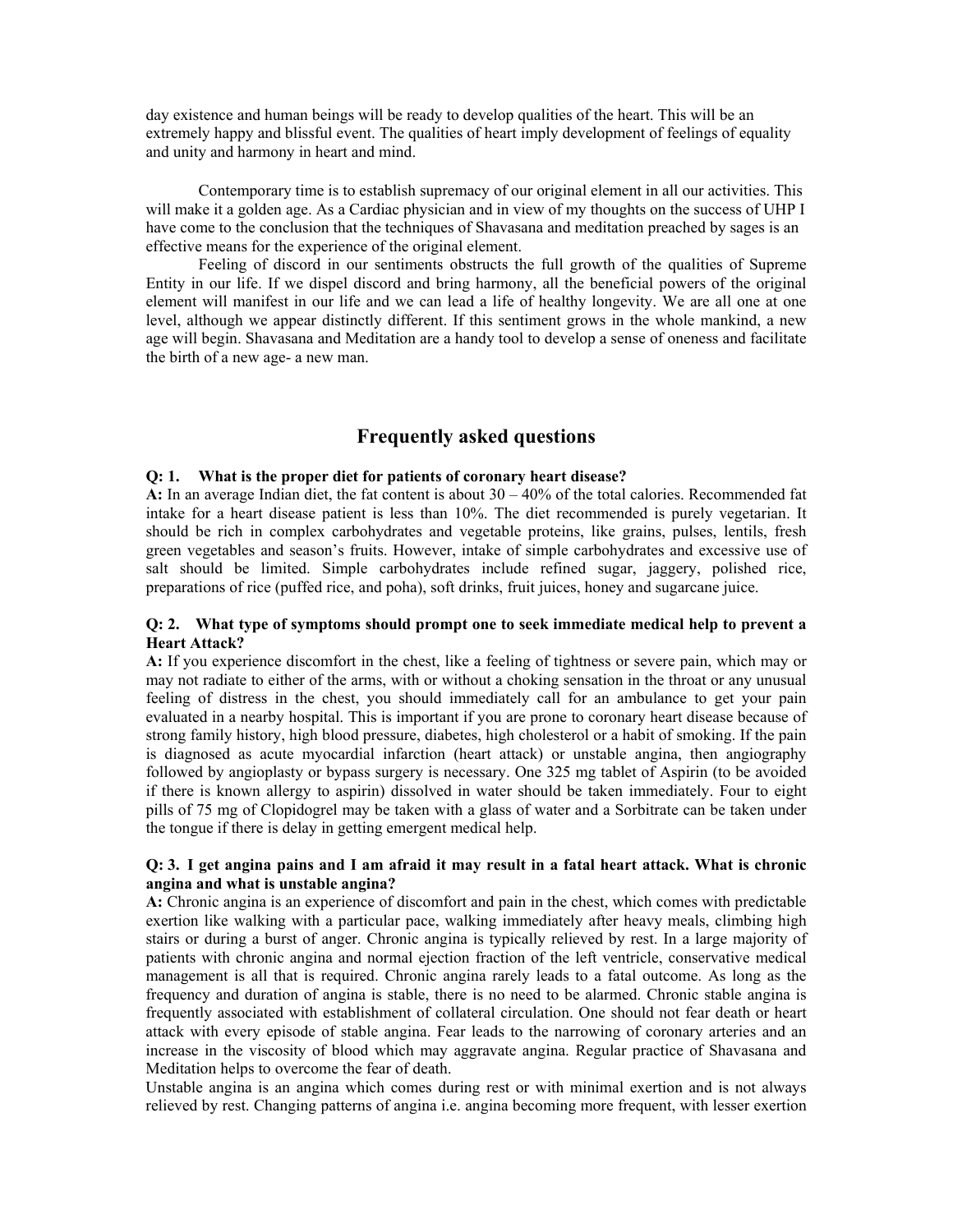etc. is also a sign of unstable angina. Although sublingual nitroglycerine may relieve angina it is only partial relief or the angina occurs again compelling further use of sublingual nitrate. Such an episode of angina calls for immediate medical or surgical intervention to prevent heart attack.

#### **Q: 4. Is angiography necessary to diagnose coronary heart disease?**

**A:** A carefully taken history, ECG, exercise treadmill test and at times 2D ECHO are enough to diagnose that the patient has diminished coronary circulation because of narrowing of the coronary arteries due to atherosclerosis.

Coronary angiography is usually advised only when the clinical condition of the patient is such that he requires intervention by angioplasty or bypass surgery.

#### **Q: 5. When should one go for angiography and angioplasty or by-pass surgery?**

**A:** In a large majority of patients with chronic angina and normal ejection fraction of the left ventricle, conservative medical management is all that is required. Bypass surgery or stenting is unlikely to prolong survival in this situation.

Angioplasty or by-pass surgery may prove to be beneficial to the patient of incapacitating angina and diminished left ventricular ejection fraction. Even for such patients, if they want to avoid surgery or stenting for some reason, intensive medical management including lipid-lowering medications aiming to lower LDL cholesterol to less than 70 mg/dl, in-depth stress management and other risk factor modification will help.

#### **Q: 6. Is it true that a heart attack is likely to occur any moment if coronary artery is more than 70% blocked?**

**A:** It is important to realize that a severe heart attack does not occur commonly because of an artery which is already more than 70% blocked. The heart attack occurs more frequently in the artery which is less than 60% blocked. This may be explained to some extent by the fact that there are many areas of the arteries which have less than 60% blockage compared to areas with more than 70% blockage. When a heart attack occurs, the affected artery gets 100% blocked. Many times even if the artery gets 100% blocked, it happens slowly enough so that there is chance to develop collateral circulation and hence there is no heart attack. Once the artery is already 100% blocked, there is no risk of heart attack happening from that artery. **On a routine check up even if all the three arteries are severely blocked and the ejection fraction of the left ventricle is normal, mostly medical management with risk factor modification may be sufficient.** The fact that the ejection fraction is normal in spite of blockages in arteries shows that there is sufficient collateral circulation available to the heart muscle. In other words, natural bypass may have already taken place.

#### **Q: 7. There is a common belief that blockages in the arteries cannot be reversed. Is the reversal of blockages at all possible?**

**A:** Life-style changes and treatment of high cholesterol by appropriate treatment aiming to bring the LDL cholesterol below 70mgm will halt the progress of narrowing of the arteries due to atherosclerosis and will result in reversal of blockages. Heavily calcified blockages are slow to reverse. However, most blockages get naturally bypassed through collateral circulation. Regular moderate exercise, maintenance of normal weight, normal BP, normal postprandial blood sugar will increase collateral circulation.

#### **Q: 8. Is Universal Healing Program an alternative to modern medical therapy of coronary artery disease?**

**A:** No. It does not replace modern medical therapy. It complements the mainstream approach and enhances the benefits of medications and interventions. It helps to achieve risk factor modification and life style changes essential for better long-term outcome in patients with coronary artery disease. In other words, it helps patients needing conservative or invasive treatment.

### **Q: 9. What made you introduce UHP in your practice?**

**A:** While treating coronary heart disease patients and advising them to make lifestyle changes, like giving up smoking, giving up excessive use of alcohol, and losing weight, we felt that patients change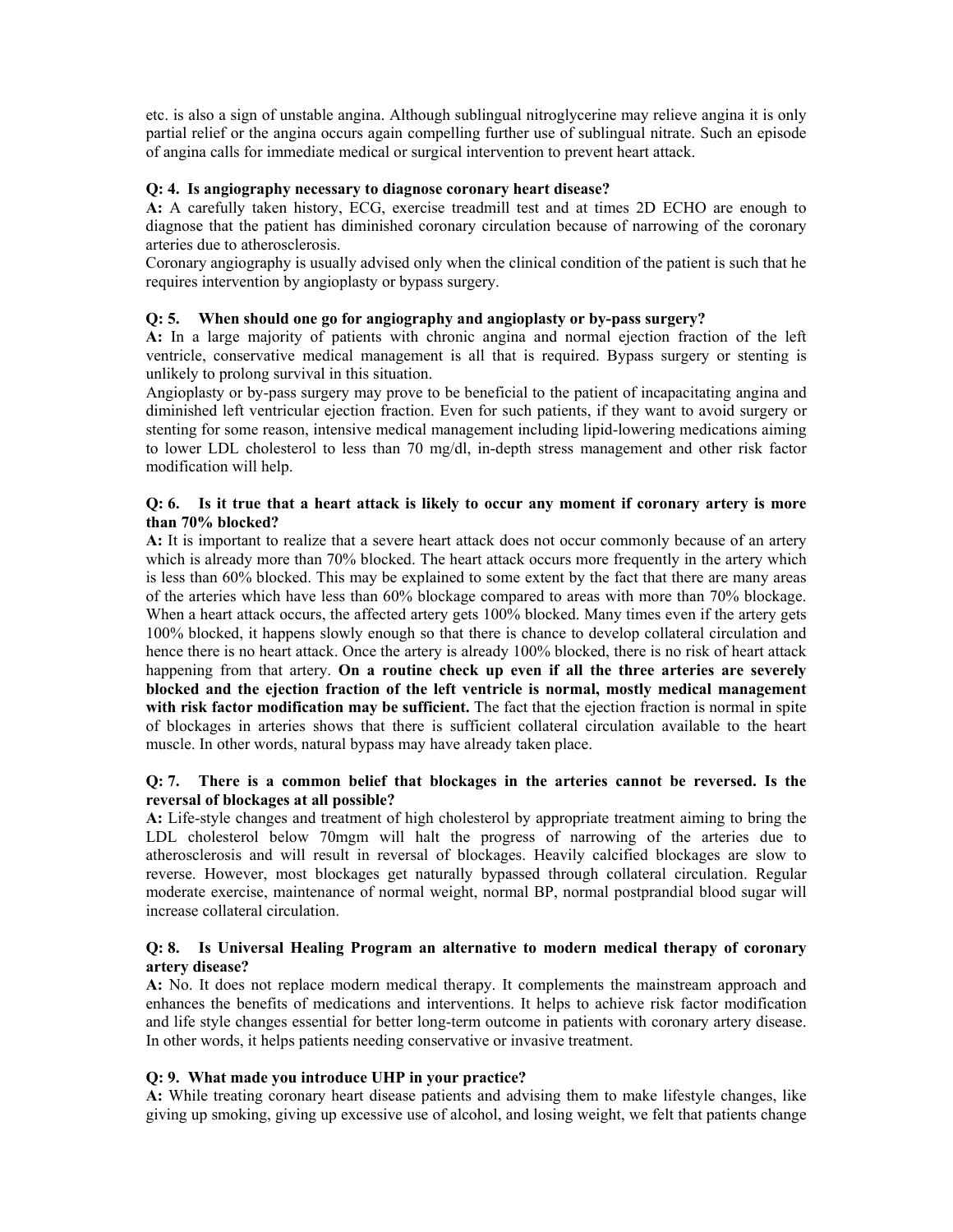their lifestyle out of fear of the disease, whereas practice of Universal Healing Program empowers them to change their lifestyle without a sense of deprivation and reduces the fear of disease. All studies related to coronary heart disease done to date have shown conclusively that beta-blockers which reduce sympathetic activity are helpful in preventing heart attack. Beta-blockers only partially neutralize the harmful effects of increased mental & physical stress. UHP appears to be a beta-blocker par excellence. It helps to control all the harmful effects of stress and helps the therapeutic measures to prevent plaque rupture and plaque stabilization. It heals isolation, reduces hostility, selfcenteredness and cynicism - proven toxins to the heart and body as a whole. The program provides a successful cost- effective integral approach to management of coronary heart disease.

#### **Q: 10. In what way does the practice of Shavasana and Meditation help the coronary heart disease patient?**

**A:** Regular practice of Shavasana and Meditation helps the patient to experience his SOUL FORCE by quieting outer activities of mind and body. The SOUL FORCE is common to all living creatures. This experience increases the inner strength of individual to change his lifestyle and face the stresses of life with equanimity.

#### **Q: 11. What are the guidelines for prevention of heart attack?**

**A:** Maintain normal weight. Follow regular moderate exercise like walking on a level surface for 40 minutes daily or at least 5 times in a week. Avoid tobacco in any form. Avoid unaccustomed heavy exertion immediately after meals. Keep blood pressure below 130 / 80, blood sugar 2 hours after meals below 140 mgm, total cholesterol below 150 mgm, HDL cholesterol above 45 mgm and LDL cholesterol below 70 mgm and triglycerides below 140 mgm. People with a strong family history of coronary heart disease should have a ratio of total cholesterol to HDL below 4 and a ratio of LDL to HDL below 2. Regular practice of Shavasana and Meditation is a proven antidote for the harmful effects of physical and mental stress.

#### **Q: 12. What will be your advice for healthy long life?**

**A:** Nutritious diet, pure drinking water and sunlight are important for our health. However equally important, or perhaps more vital, is to have the feeling of harmony in our mind. Harmony is the quality of Soul, which is the Source of our existence common to all of us. Discord is the quality of our mind. In our varied existence, it is natural that harmony is disturbed very often. Our health depends upon how soon we establish the feeling of harmony once again. Practice of Shavasana and Meditation by relaxing the body and calming the mind makes one experience the inner oneness of our existence and thus helps to re-establish harmony.

#### **Q: 13. Very often there is difference of opinion regarding management of CAD. One doctor advises conservative approach and the other advises intervention. This causes great confusion. What would you suggest to solve this problem?**

**A:** As the last word is not yet written regarding the treatment of coronary artery disease, such difference of opinions may occur. More than one opinion is helpful and is encouraged in many situations. Unbiased opinion from a clinical cardiologist may be helpful to resolve the confusion. The whole issue is very complex. A decision for or against intervention depends upon a variety of factors and circumstances.

#### **Q: 14. What in your opinion is crucial in bringing about a successful outcome in treatment of coronary heart disease?**

**A:** Three conditions vital to the curing of any disease are:

- 1. The doctor's faith in himself to cure his patient.
- 2. The patient's faith in his doctor that he will cure him.
- 3. The doctor's Karma his skill and its application with love.

The doctor's only source of income is the patient. However when he examines the patient, he should not see him only as a source of income. If he listens to the patient with empathy and concern for his suffering, treatment becomes more effective.